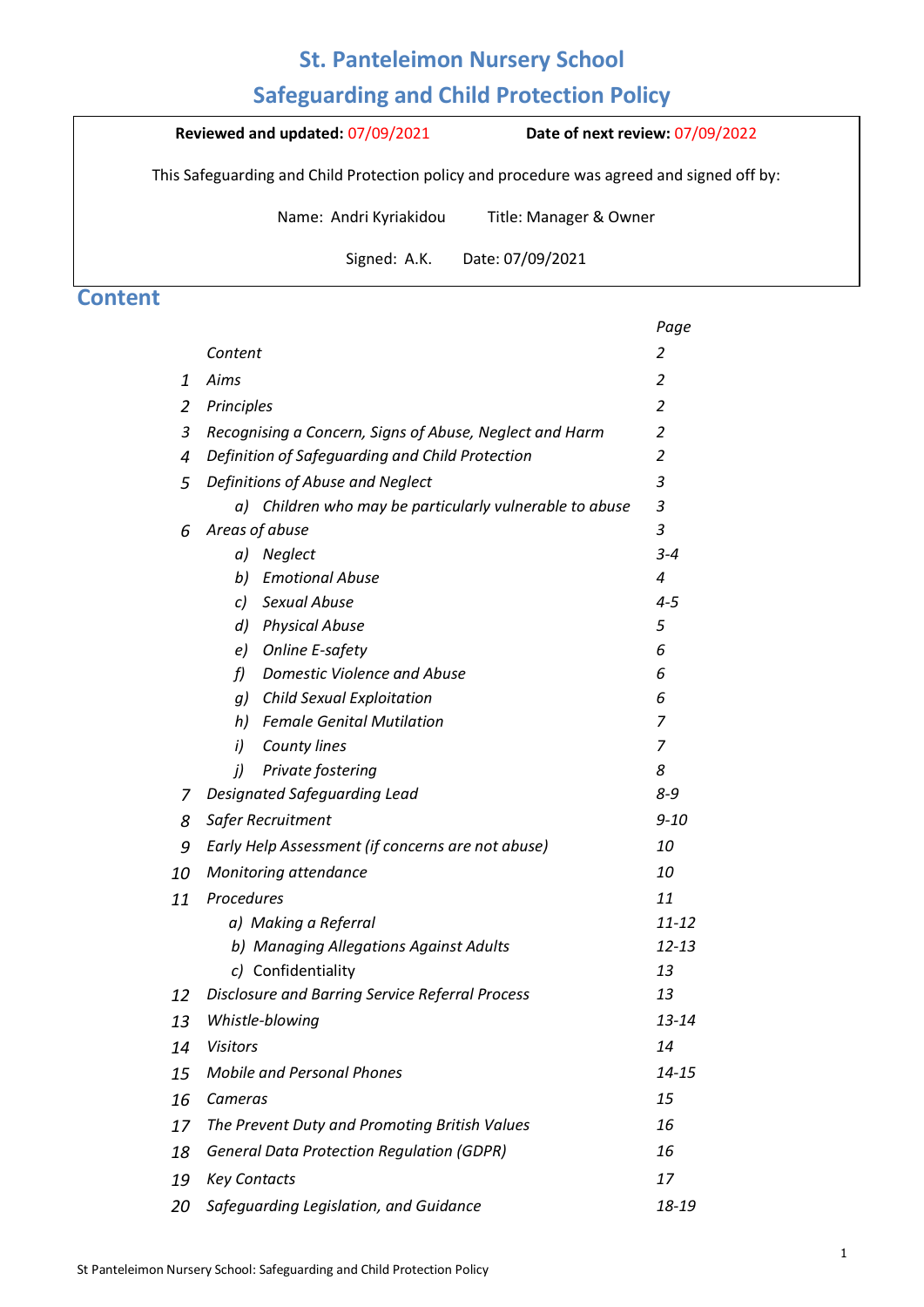# **1.Aims**

Our aims are to:

- Protect children that attend the setting
- To provide staff, volunteers and students with the necessary information to enable us to meet our statutory responsibilities to promote and safeguard the wellbeing of children.
- To demonstrate the settings commitment to safeguarding children.

# **2.Principles**

Our core safeguarding principles are:

- Safeguarding children is everyone's responsibility.
- Everyone who comes into contact with children and families has a role to play in safeguarding, identifying concerns, sharing information and taking prompt action.
- It is the setting's responsibility to take all reasonable steps to safeguard and protect the rights, health and well-being of all children who are in our care and to keep them safe.
- Representatives of the whole early years setting including children, parents and staff, volunteers and students, will be involved in policy development and review.
- The policy will be reviewed annually, unless an incident or new legislation or guidance suggests the need for an earlier review date.
- The setting will ensure that the welfare of children is given paramount consideration when developing and delivering all activities.
- All children, regardless of age, gender, ability, culture, race, language, religion or sexual identity, have equal rights to protection.
- All staff, volunteers and students have an equal responsibility to act on any suspicion or disclosure that may suggest a child is at risk of harm in accordance with this policy.

## **3.Recognising a concern, signs of abuse, neglect and harm**

We recognise that a child protection concern may come from:

- Something the child has said or demonstrated to an adult in play or observation
- An injury that is apparent that appears to demonstrate as non-accidental
- The child's well-being and appearance of the child
- Behaviour that is observed specifically any type of change in behaviour
- Concerns that have accumulated over a period of time
- The attitude or behaviour of parents or carers towards staff or children
- Comments made by other people or children about the child or parents

# **4. Definition of Safeguarding and Child Protection**

Working Together to Safeguard Children (2018: 6) defines safeguarding and promoting the welfare of children as:

- Protecting children from maltreatment
- Preventing impairment of children's health or development
- Ensuring that children are growing up in circumstances consistent with the provision of safe and effective care
- Taking action to enable all children to have the best outcomes.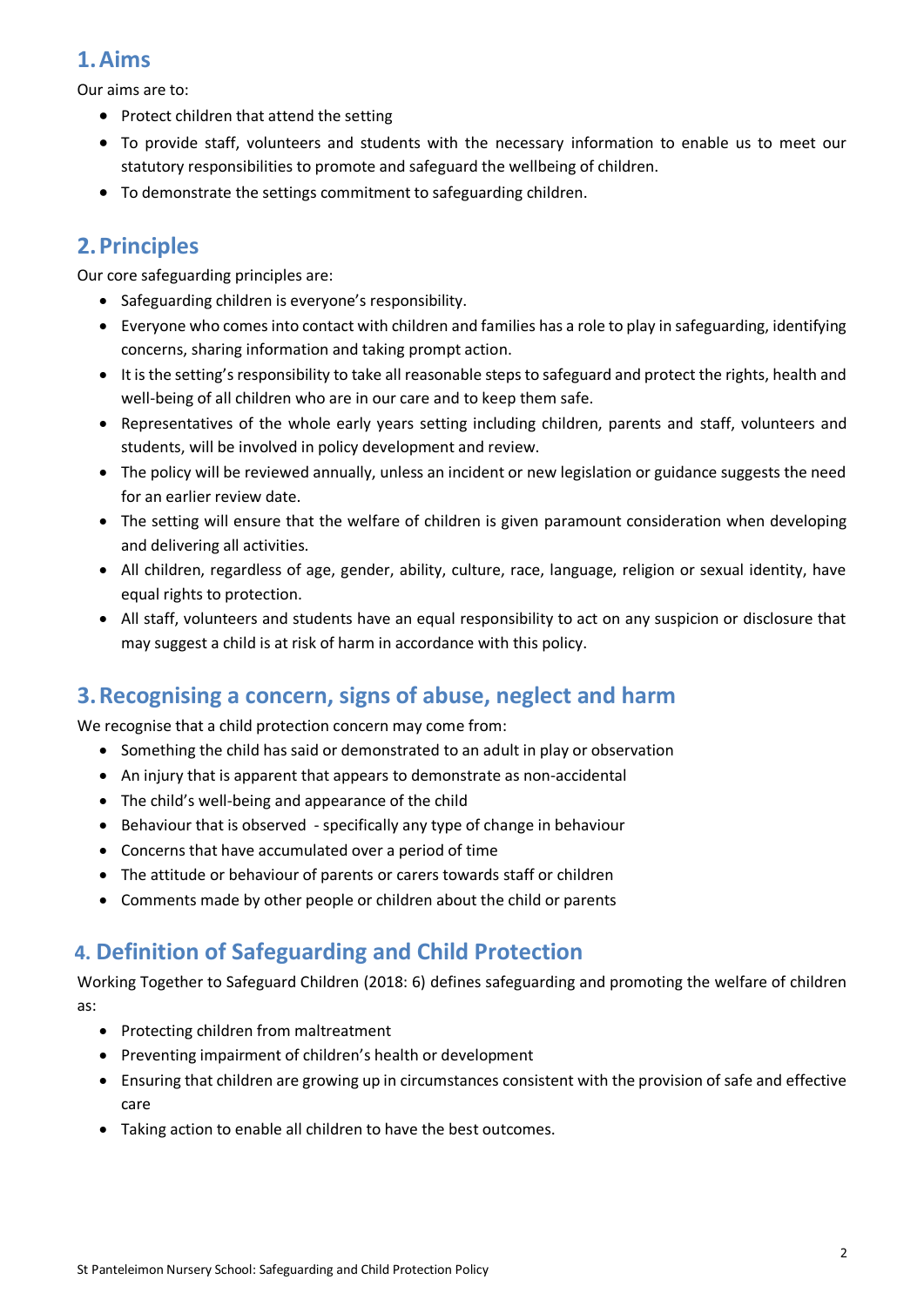# **5.Definitions of Abuse and Neglect**

#### Abuse is defined as:

- A form of maltreatment of a child; somebody may abuse or neglect a child by inflicting harm, or by failing to act to prevent harm. Children may be abused in a family or in an institutional or community setting by those known to them or, more rarely, by others (e.g. via the internet). They may be abused by an adult or adults, or another child or children.
- Every child has the right to be kept safe from physical, emotional and sexual abuse and neglect. Abuse and neglect are forms of mistreatment of a child or young person. Children and young people may be abused in a family or in an institutional or community setting, by those known to them or, more rarely, by a stranger. Children may show symptoms from one or all of the categories outlined in this section.

## **a) Children who may be particularly vulnerable to abuse:**

- Looked after
- Disabled or have special educational needs
- Living in a known domestic abuse situation
- Affected by known parental substance misuse
- Asylum seekers
- Living in temporary accommodation or living transient lifestyles
- Living in chaotic, neglectful and unsupportive home situations
- Vulnerable to discrimination and maltreatment on the grounds of race, ethnicity, religion or sexuality
- Do not have English as a first language
- Having a parent with enduring or untreated mental health problems.

# **6.Areas of Abuse**

#### **a) Neglect**

Neglect is the persistent failure to meet a child or young person's basic physical and/or psychological needs over a period of time which is likely to result in serious effects on their health or development. Neglect can also occur during pregnancy for example as a result of substance misuse. Once a child is born, neglect may involve a parent failing to:

- Provide adequate food, clothing and shelter (including exclusion from home or abandonment.)
- Protect a child from physical and emotional harm or danger
- Ensure adequate supervision (including the use of inadequate care-givers) and
- Ensure access to appropriate medical care or treatment

It may also include neglect of, or unresponsiveness to, a child or young person's basic emotional needs. Signs that may suggest neglect include:

- Squalid, unhygienic and/or dangerous home conditions
- Parents who fail to attend to their children's health or developmental needs, i.e. failure to seek medical advice for illness
- Children who appear persistently undersized or underweight, appearing hungry or asking for food
- Children who are seriously overweight, or significantly obese where food has been used as a pacifier
- Children who continually appear tired or lacking in energy
- Children that are dirty and/or appear unkempt
- Children who suffer frequent injuries due to lack of supervision
- Developmental delays
- Missed [medical] appointments or poor school attendance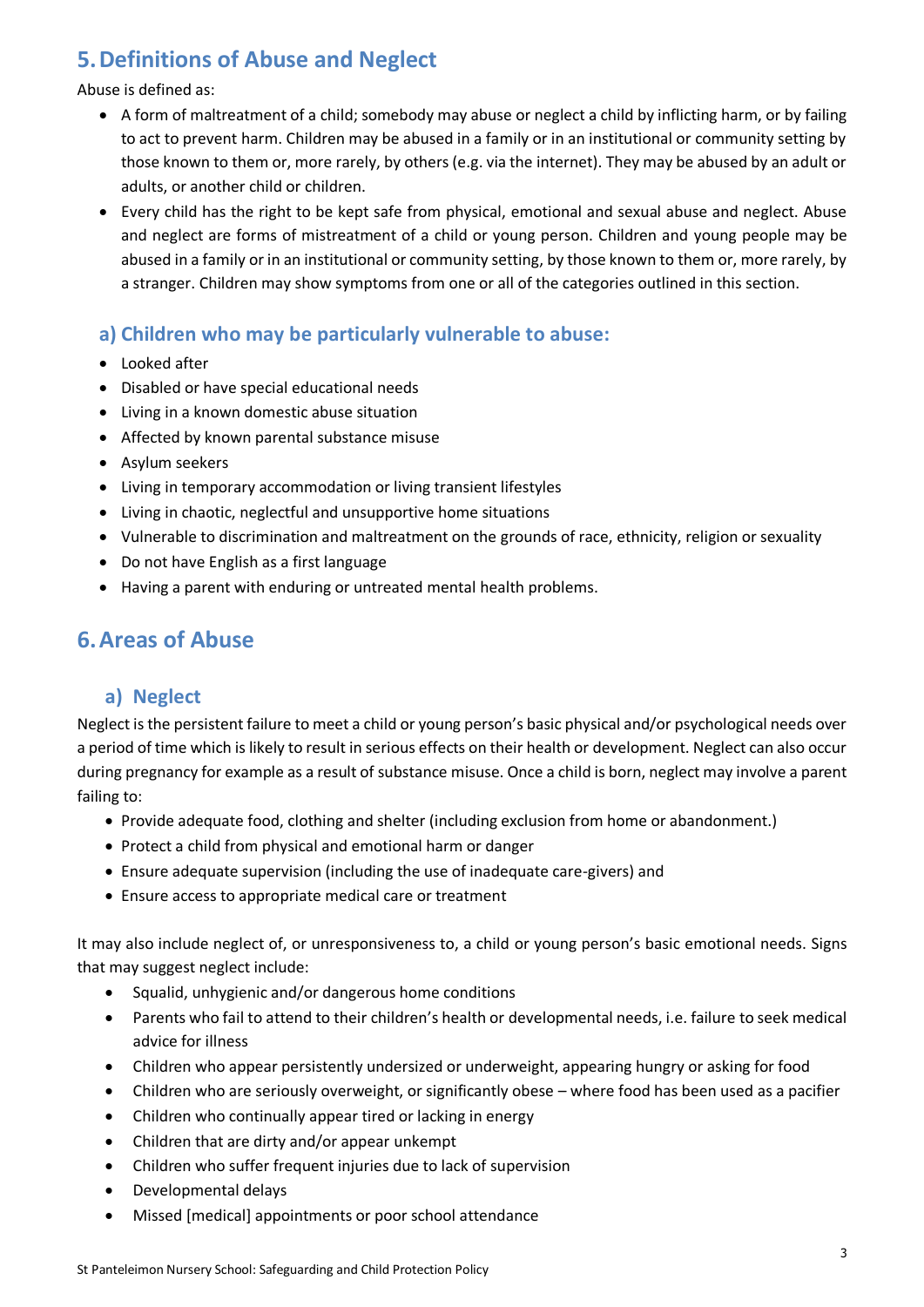## **b) Emotional Abuse**

Emotional abuse is the persistent emotional maltreatment of a child such as to cause severe and persistent adverse effects on the child's emotional development. Sarcasm, degrading punishments and ignoring a child or young person are also forms of emotional abuse and undermine a child or young person's confidence and sense of self-worth. It can involve making the child feel they are only valued in so far as they meet the needs of another. It may happen when an adult constantly behaves in an uncaring or hostile way towards a child or a young person, perhaps by bullying, rejecting, frightening, criticising or scapegoating them.

The child or young person may feel unloved, worthless, or inadequate. The child may not have the opportunity to express their views; they may be deliberately silenced, or be derided for the way they speak or the things they say.

It may feature age or developmentally inappropriate expectations being imposed on children. These may include interactions that are beyond a child's developmental capability, as well as overprotection and limitation of exploration and learning, or preventing the child participating in normal social interaction. It may involve seeing or hearing the ill-treatment of another.

Some level of emotional abuse is involved in all types of maltreatment of a child, though it may occur alone.

The following signs may be present in children whose parents are over-critical and emotionally distant, or who are unable to meet their child's emotional needs:

- Children whose behaviour is excessive, i.e. excessive bed-wetting, over-eating, rocking,
- Head-banging
- Children who self-harm, i.e. may cut or scratch themselves, or overdose
- Children who attempt suicide
- Children who persistently run away from home
- Children who show high levels of anxiety, unhappiness or withdrawal
- Children who seek out, or alternatively avoid affection as a change to normal behaviours
- Very low self-esteem, often with an inability to accept praise or to trust adults
- Excessively clinging and attention-seeking behaviour
- Over-anxious either watchful, constantly checking or over-anxious to please
- Withdrawn and socially isolate and demonstrate an air of detachment, a 'don't care' attitude

#### **c) Sexual Abuse**

Involves forcing or enticing a child or young person to take part in sexual activities, not necessarily involving a high level of violence, whether or not the child is aware of what is happening. The activities may involve physical contact, including assault by penetration (for example, rape, buggary, or oral sex) or non-penetrative acts such as masturbation, kissing, rubbing and touching. They may also include non-contact activities, such as involving children in looking at, or in the production of, sexual images, watching sexual activities, encouraging children to behave in sexually inappropriate ways, or grooming a child in preparation for abuse (including via the internet). Sexual abuse is not solely perpetrated by adult males. Women can also commit acts of sexual abuse, as can other children.

Signs of possible sexual abuse include:

- Something a child has told you.
- A child who shows overtly sexualised behaviour in their play or with other children.
- A child who is protective of their body in front of others.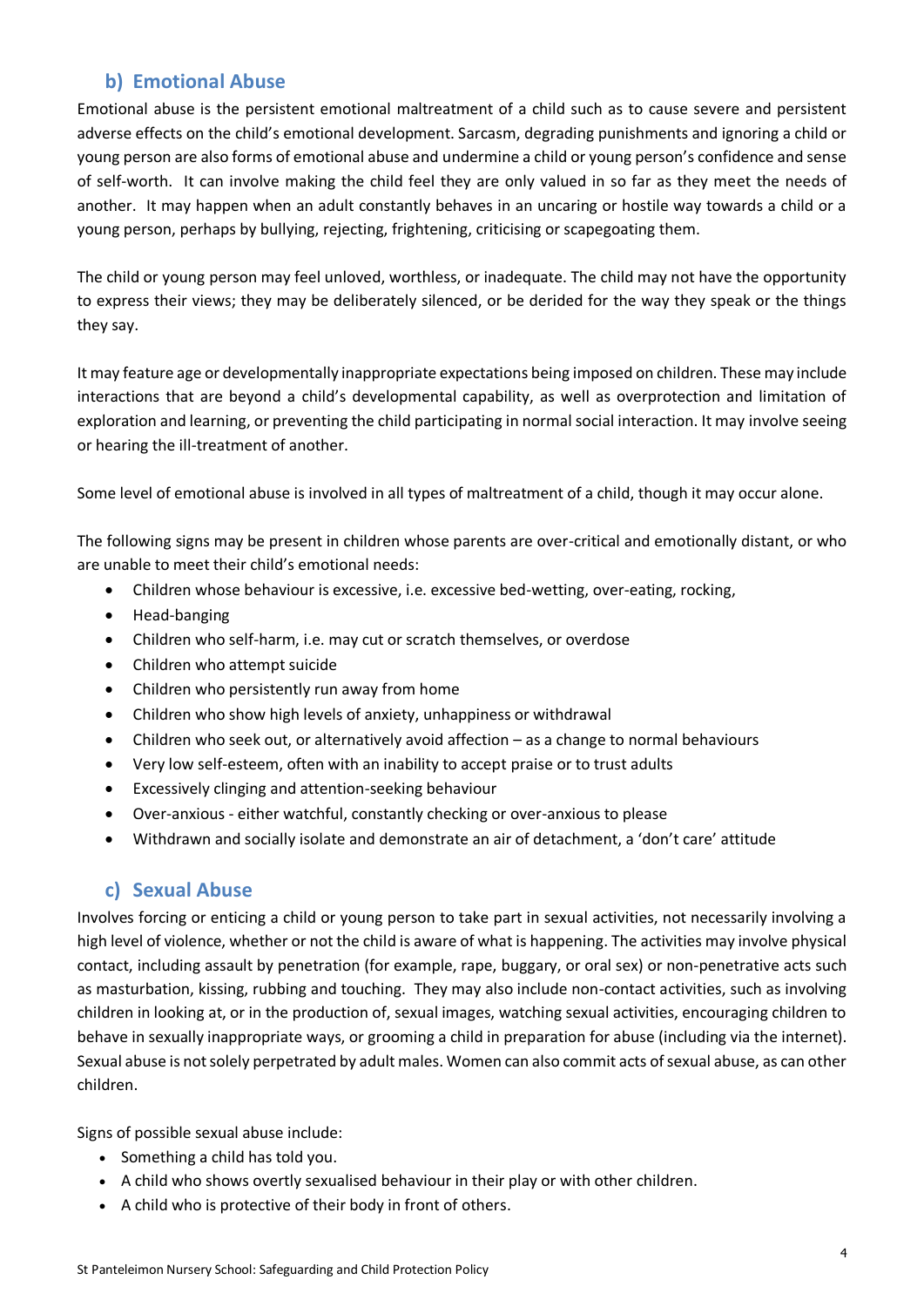- A child who seems to have inappropriate sexual knowledge for their age, shown for example in drawings, language games and so forth.
- A child who demonstrates aggressive or overly passive behaviours in contrast to prior observed behaviours.
- A child who appears more comfortable around adults than children.
- A child who may be visiting or being looked after by a known or suspected sexual offender.
- Itching, redness, soreness or unexplained bleeding from vagina or anus and persistent urinary tract infection.

## **d) Physical Abuse**

This may involve hitting, shaking, throwing, poisoning, burning or scalding, drowning, suffocating, or otherwise causing physical harm to a child or young person. Physical harm may also be caused when a parent or carer fabricates the symptoms of, or deliberately induces illness in a child or young person.

Signs which may suggest physical abuse:

- Any bruising to a baby at the pre-walking stage.
- Multiple bruising to different parts of the body.
- Bruising of different colours indicating repeated injuries over time.
- Fingertip bruising to the chest, back, arms, legs, back of the neck and ear area and cheeks.
- An injury for which there is no adequate explanation.
- Bruises in places not normally harmed during play, i.e. back of the legs, abdomen, groin area.
- Bruising in or around the mouth area especially in young babies.
- Grasp marks on legs and arms or chest of a small child.
- Finger marks i.e. you may see 3-4 small bruises on one side of the face and none on the other.
- Symmetrical bruising, i.e. the same pattern of bruising on both sides of the body/head/legs/arms etc. especially on the ears or around the eyes.
- Outline bruising i.e. belt marks, hand prints.
- Linear bruising particularly on the buttocks or back.
- Old and new bruising especially in the same area, e.g. buttocks.
- *Bites –* these can leave clear impressions of teeth. Human bite marks are oval or crescent shaped. If the distance is more than 3cm across, it can indicate that they have been caused by an adult or older child.
- *Fractures –* these should be suspected if there is pain, swelling and discolouration over a bone or joint. As fractures also cause pain it is difficult for a parent or carer to be unaware that a child has been hurt as they will cry, be uncomfortable, unsettled and/or fractious.
- *Burns/Scalds –* it can be very difficult to distinguish between accidental and non-accidental burns but as a general rule, burns or scalds with clear outlines are suspicious, as are burns of uniform depth over a larger area.
- *Bruising in Pre-mobile Babies -* Bruising is the commonest presenting feature in physical abuse in children. The younger the child the higher the risk that the bruising in non-accidental, especially if the child is under the age of 6 months. Bruising in any child 'not independently mobile' should prompt suspicion of maltreatment and an urgent paediatric opinion. When there is no obvious medical cause there should be an immediate referral to Children's Social Care.

## **e) Online E-Safety**

We recognise that the internet, mobiles phones, social networking and other interactive tools and spaces have transformed the way in which we live. Whilst most children and young people use the internet responsibly and safely, it is essential that all potential risks are recognised, identified and mitigated and that staff and volunteers feel confident about evaluating e-safety and seeking help when needed.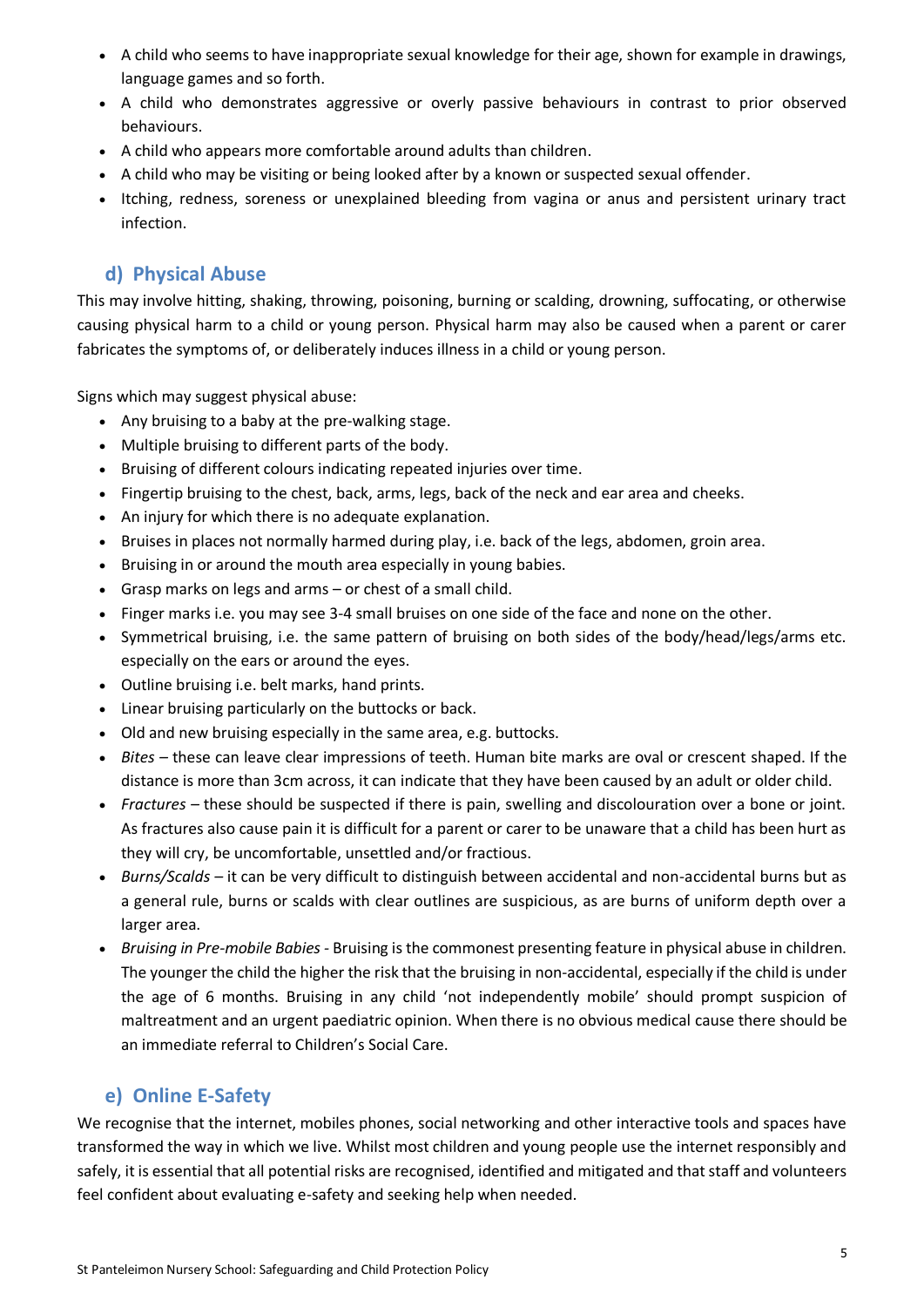The issues regarding online safety can be categorised into three areas of risk;

- Content What children may see or be exposed to
- Contact Who children may have contact with through Social networking
- Conduct How Children and parents or staff behave online

## **f) Domestic Violence and Abuse**

The cross-government definition of domestic violence and abuse is 'any incident or pattern of incidents of controlling, coercive, threatening behaviour, violence or abuse between those aged 16 or over who are, or have been, intimate partners or family members regardless of gender or sexuality. The abuse can encompass, but is not limited to; psychological; physical; sexual; financial and emotional. This includes so called 'honour' based violence, Female Genital Mutilation (FGM) and forced marriage.

The main characteristic of domestic and sexual violence is that the pattern of behaviour is to exercise power and control within a relationship. Domestic and sexual violence occurs across society regardless of age, gender, race, sexuality, wealth and geography.

A child that is physically hurt during a domestic and sexual violence incident, who witnesses domestic abuse by seeing it and/or hearing it is likely to suffer harm in terms of impairment to their health and development and is in need of protection.

## **g) Child Sexual Exploitation (CSE)**

Sexual exploitation is a form of sexual abuse in which a young person is manipulated, or forced, into taking part in a sexual act. This could be part of a seemingly consensual relationship or in return for attention, affection, money, drugs, alcohol or somewhere to stay.

A significant number of children who are victims of sexual exploitation go missing from home, care and education at some point. Some of the following signs may be indicators of sexual exploitation:

- Children who present with unexplained gifts or new possessions
- Children who associate with other young people involved in exploitation
- Children who have older boyfriends or girlfriends
- Children who suffer from sexually transmitted infections or become pregnant
- Children who suffer from changes in emotional well-being
- Children who misuse drugs and alcohol
- Children who go missing for periods of time or regularly come home late
- Children who regularly miss school or education or do not take part in education, or whose academic attainment goes into decline

#### **h) Female Genital Mutilation (FGM)**

FGM comprises all procedures involving partial or total removal of the external female genitalia or other injury to the female genital organs. It is illegal in the UK and a form of child abuse with long-lasting harmful consequences.

In the case of suspected FGM for a girl under the age of 18 years we will:

- Involve children's social care as appropriate.
- Not contact parents before seeking advice from Harrow MASH team or mediate between the children and their parents.
- Report to the police cases, via dialling 101.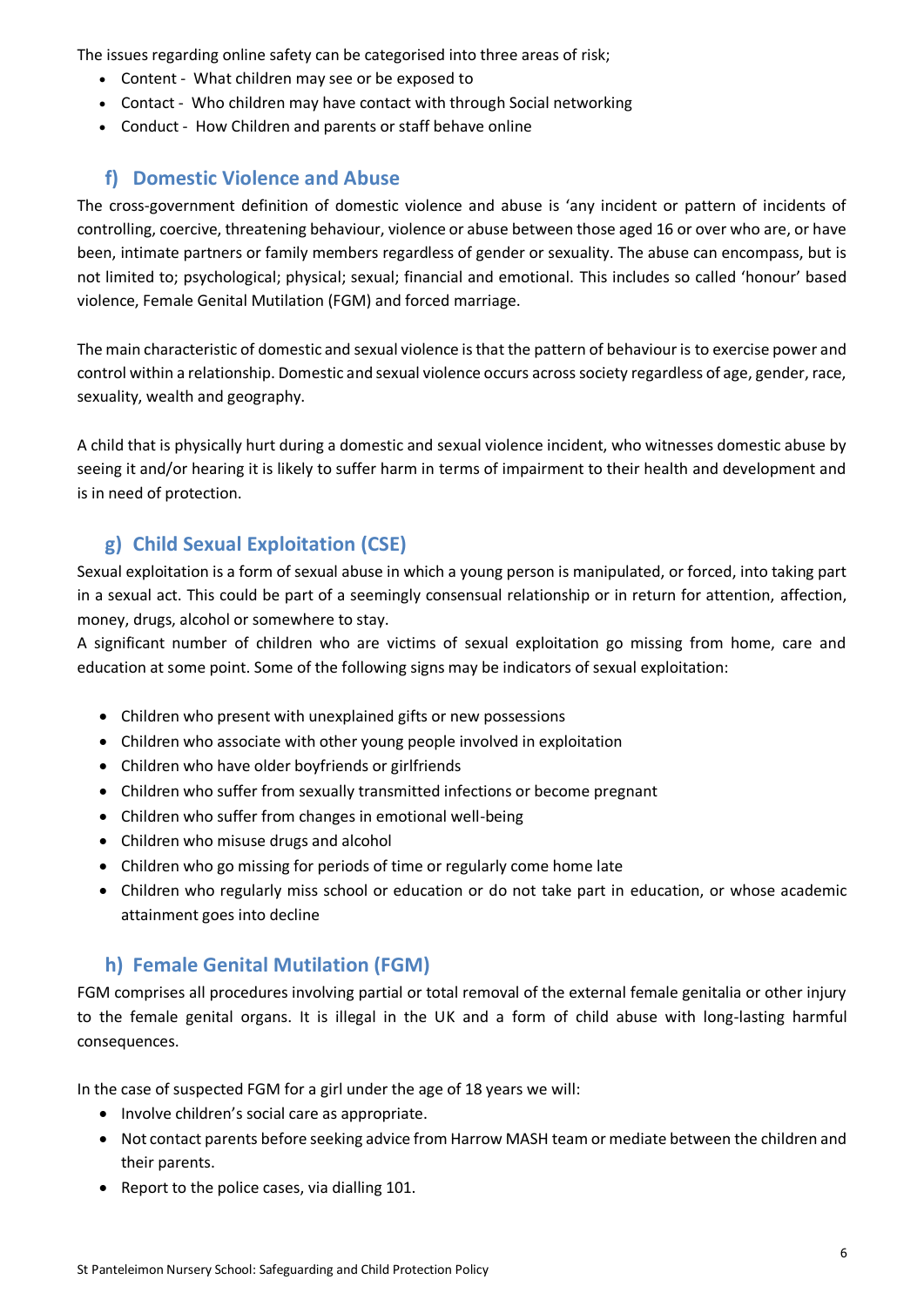## **i) County Lines**

We are aware of the issue of children and young people being trafficked for the purpose of criminal exploitation in relation to county lines.

The term county lines is used to describe situations where children or young people may be internally trafficked for the purpose of criminal exploitation.

We make ourselves aware that some children and young people are affected by gang activity, by complex, multiple or organised abuse, through forced marriage or honour based violence or may be victims of child trafficking. While this may be less likely to affect young children in our care, we may become aware of any of these factors affecting older children and young people who we may come into contact with.

The following factors may heighten children and young people's vulnerability to county lines exploitation:

- Having prior experience of neglect, physical and/or sexual abuse.
- Lack of a safe/stable home environment, now or in the past
- Social isolation or social difficulties
- Economic vulnerability
- Homelessness or insecure accommodation status
- Connections with other people involved in gangs
- Having a physical or learning disability
- Having mental health or substance misuse issues
- Being in care

If a case is suspected of county lines, we will:

• Involve children's social care as appropriate.

#### **j) Private fostering**

We are aware that children's vulnerability is potentially increased when they are privately fostered and when we know that a child is being cared for under a private fostering arrangement, we inform our local authority children's social care team.

## **7.Designated Safeguarding Leads (DSL)**

We will ensure every member of staff, volunteers and students know the name of the DSL.

The Designated Safeguarding Lead (DSL) is: *Andri Kyriakidou*

Job title: *Manager*

Contact telephone number: *07930 834240/07534 998637/020 8204 4975*

The Deputy Designated Safeguarding Lead (DSL) is: *Anjal Ahluwalia*

Job title: *Deputy Manager*

Contact telephone number: 079308 34240/07788 750767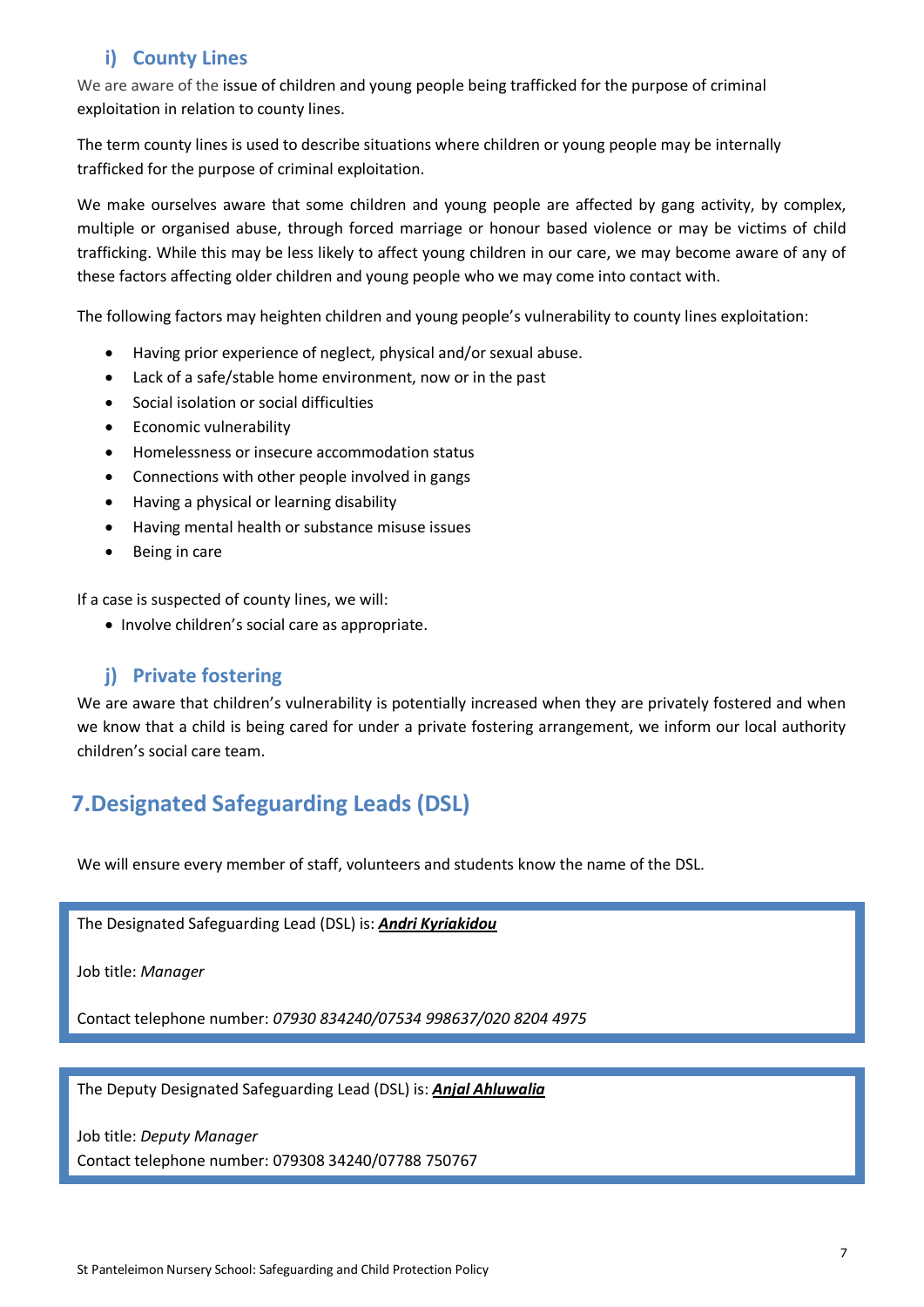The Designated Safeguarding Lead and deputy will:

- Liaise with local statutory children services agencies and with the Harrow Safeguarding Children Board/Partnership (HSCB).
- Attend a child protection training course every two years, with knowledge and skills refreshed annually to enable them to identify, understand and respond appropriately to signs of possible abuse and neglect.
- Have access to supervision for the confidential discussion of sensitive issues.
- Provide support, advice and guidance to any other staff, volunteers and students on an ongoing basis, and on any specific safeguarding issue as required.

To safeguard children and young people in our care we comply with child protection procedures approved by the Harrow Safeguarding Children Board/Partnership (HSCB) and to make sure all adults working with children are able to put the procedures into practice we ensure staff, volunteers and students:

- Have read and signed to say they understand the policy.
- Have access to up-to-date knowledge of safeguarding issues and able to attend training to identify signs of possible abuse and neglect and how to respond appropriately.
- Complete the accident book, incident book and record concerns to monitor and identify possible safeguarding issues, which are then monitored by the manager and deputy.
- Share our safeguarding policy and procedures with parents and carers.
- Only discuss safeguarding concerns with the DSL, or Children's Social Care Services, who will then decide who else, needs to have the information and they will disseminate it on a 'need-to-know' basis.
- Follow the seven golden rules for information sharing within *Information Sharing: Advice for practitioners providing safeguarding services to children, young people, parents and carers (2018)*
- Store and handle child protection information in line with The Data Protection Act 1998 principles and GDPR (2018).
- Pass safeguarding concerns on to the child's new setting or school, with permission from the child's parents.
- Record statutory information required for each child before their admission such as name(s), address(es), gender, date of birth, name(s) of person(s) with parental responsibility, legal contact and who the child normally lives, and this information is updated on a regular basis by the manager.
- Record confidential information about safeguarding concerns or child protection cases on an incident form and store it securely in the office.
- Plan activities to help children think about keeping themselves safe.
- Are alert to any issues for concern in the child's life at home or elsewhere.
- Recognise the needs of children from minority ethnic groups and disabled children and the barriers they may face, especially around communication.
- Discuss safeguarding concerns as and when required in team meetings, supervision and with the DSL.
- Receive induction training to help them understand their roles and responsibilities; including information about safeguarding and child protection.
- Adhere to the setting's staff behaviour policy, which outlines the expectations regarding:
	- $\triangleright$  Children, parents and carers and interactions
	- $\triangleright$  Within the team including
	- $\triangleright$  Establishing and maintaining relationships with children, parents and carers
	- $\triangleright$  Team working
	- ➢ Personal presentation
	- ➢ Attitudes and behaviour
- Understand the clear message that unlawful or unsafe behaviour is unacceptable and that, where appropriate, disciplinary or legal action will be taken.
- Are aware of:
	- $\triangleright$  Signs of possible abuse and neglect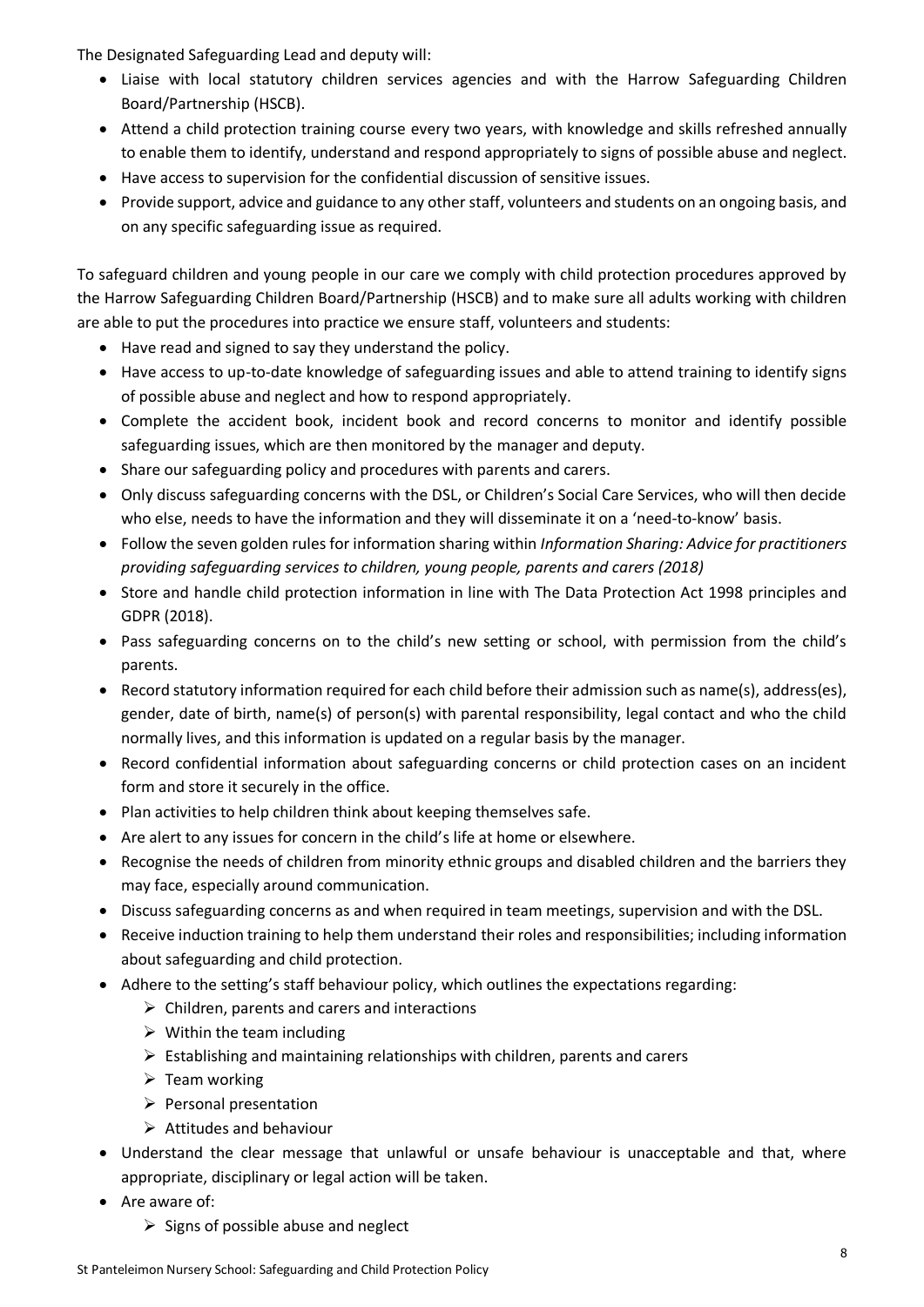- $\triangleright$  How to share information and any concerns
- $\triangleright$  How to respond appropriately
- $\triangleright$  Unsuitable behaviour displayed by other members of staff, volunteers and students
- $\triangleright$  Clear safeguarding procedures
- $\triangleright$  How to respond to pre-existing injuries and use a body map
- $\triangleright$  Bruising in children who are not independently mobile
- Have regular supervision, to foster a culture of mutual support, team work and continuous improvement, which includes the confidential discussion of sensitive issues and coaching.

## **8.Safer Recruitment**

We practice robust safer recruitment procedures in checking the suitability of all who work or come into contact with children in the setting.

When recruiting staff or volunteers we will ensure that:

- Recruitment documentation (application forms and adverts) contains reference to the settings commitment to safeguarding children.
- DBS checks are undertaken.
- A minimum of two references are obtained, including one from the applicant's current or most recent employer.
- Wherever possible references are obtained before the interview so that any issues of concern can be taken up beforehand.
- Referees are asked questions relating to the applicants suitability to work with children, including whether the applicant has been the subject of any disciplinary sanctions and whether there have been any allegations made against him/her which relate to the safety and welfare of children and the outcome of these.
- Any periods of extended unemployment are clarified.
- Applicants are asked to bring original or certified copies of documents confirming any necessary or relevant educational and professional qualifications.
- A qualification checker is used to verify the qualification is full and relevant.
- All applicants bring to interview evidence of their identity, which could include a full birth certificate, passport or photo card driving license and additionally a document such as a utility bill that verifies the candidate's name and address.
- Applications are scrutinised for any anomalies or discrepancies in the information provided. Any gaps in the applicant's history will be explored.
- Interviews will be rigorous in addressing safeguarding issues.

All staff and volunteers are informed that they are expected to disclose any convictions, cautions, court orders or reprimands and warnings which may affect their suitability to work with children (whether received before or during their employment with us).

## **9.Early Help Assessment (if concerns are not abuse)**

Harrow has an Early Help Framework which aims at providing additional help before things deteriorate to child protection levels. This means agencies can work together without a referral to social care.

The child and their parent/carer meet with key professionals to discuss their needs and undergo a single assessment of need. An action plan is agreed and each service engaged then works to fulfil their commitment to the child and their family until the desired results are achieved. This ensures that children and their families are able to access the help and support they need without having to undergo numerous assessments.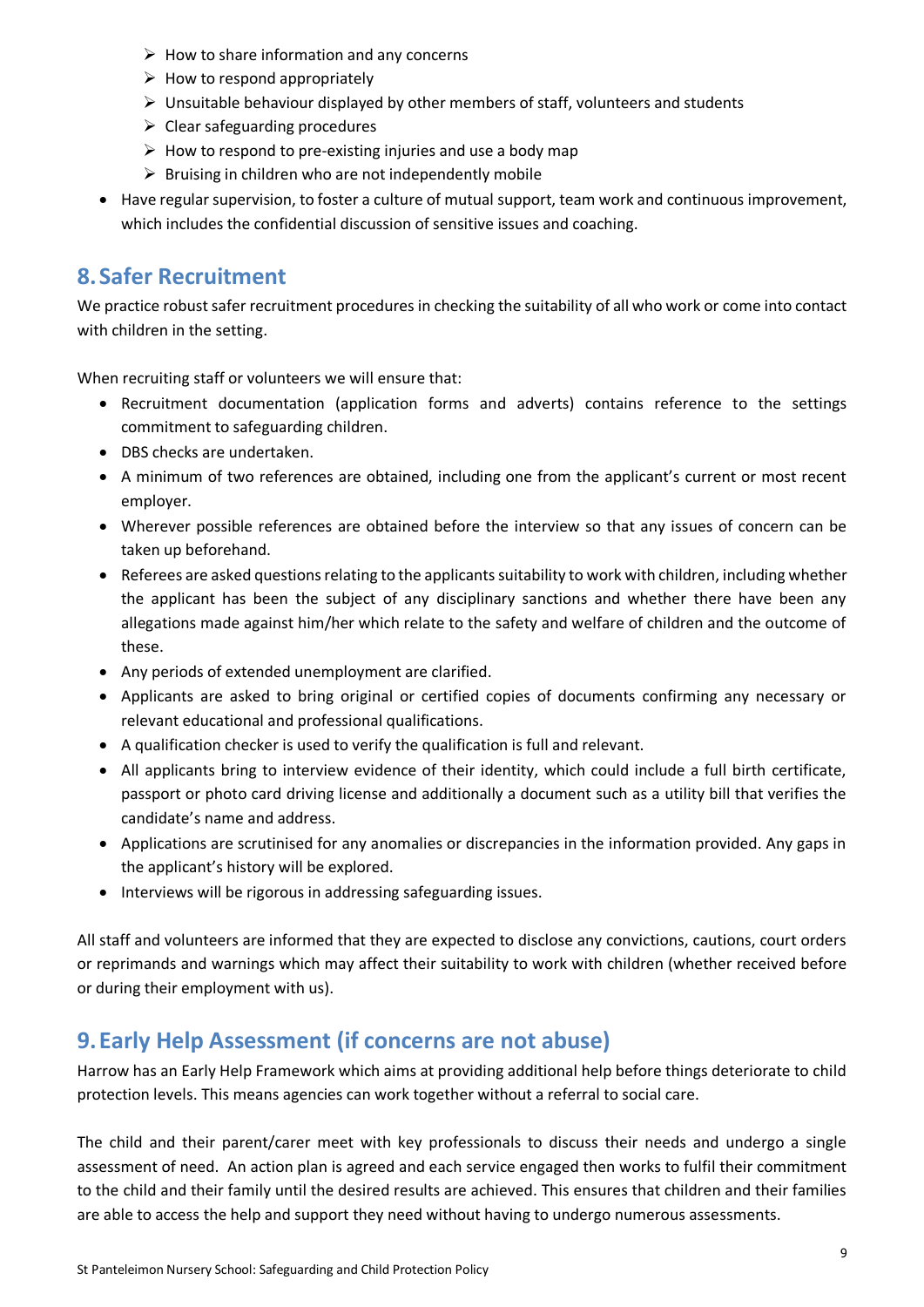We will monitor the situation and keep a record of all actions taken to support the child/family, including any observations and discussions with the child/family and/or professionals from other agencies. Our records will be crucial if the situation escalated in the future and action is required to safeguard the child. Only the Designated Safeguarding Lead and the Deputy DSL will have access to them.

Referrals for an early help assessment will be made by contacting Harrow Multi Agency Safeguarding Hub (MASH) by Email: [mash@harrow.gov.uk](mailto:mash@harrow.gov.uk) or Tel: 020 8901 2690.

# **10. Monitoring attendance**

We are prepared to take action if we have concerns about the welfare of a child who fails to arrive at a session when expected. The designated person will take immediate action to contact the child's parent to seek an explanation for the child's absence and be assured that the child is safe and well. If no contact is made with the child's parents or emergency contacts, and the designated person has reason to believe that the child is at risk of significant harm, the relevant professionals are contacted immediately and LSCB procedures are followed. If the child has current involvement with social care the social worker is notified on the day of the unexplained absence.

## **11. Procedures**

The setting will follow the 5 R's of safeguarding children

- 1. *Recognise –* the signs and symptoms of abuse.
- 2. *Respond –* to a disclosure from a child; an allegation from a child against a member of staff/volunteer; suspicions regarding the conduct of other staff member; or concerns from a staff member regarding a child.
- 3. *Report –* to the line manager or designated worker whose responsibility it is to make further decisions.
- 4. *Record -* exactly what has happened using the words used by the child, whilst ensuring that no personal bias or interpretations are present in these records. This information should be signed, dated and kept in a secure place as agreed within your confidentially policy.
- 5. *Refer -* this will be the role of the designated officer who will make all further decisions. The only agencies that can investigate child protection cases are the Police, the Children and Families Team and NSPCC. DO NOT DELAY if the DSL (designated safeguarding lead) is not available.

If a child discloses that he or she has been abused in some way, the member of staff, student or volunteer will:

- Listen to what is being said without displaying shock or disbelief
- Always take what is being said seriously
- Allow the child to talk freely do not put words in the child's mouth
- Only ask questions when necessary to clarify Keep questions to a minimum Use the prompt**:** 'TED' *Tell, Explain, Describe*
- Not ask leading questions, e.g. 'did that hurt?', rather keep questions 'open', e.g. 'tell me what/where/when this happened'
- Reassure the child, but do not make promises which might not be possible to keep
- Not promise confidentiality it might be necessary to refer to children's social care
- Emphasise that it was the right thing to tell
- Reassure her/him that what has happened is not her/his fault
- Not criticise the alleged perpetrator
- Explain what has to be done next and who has to be told
- Pass the information to the designated safeguarding lead without delay
- Consider seeking support as dealing with a disclosure can be distressing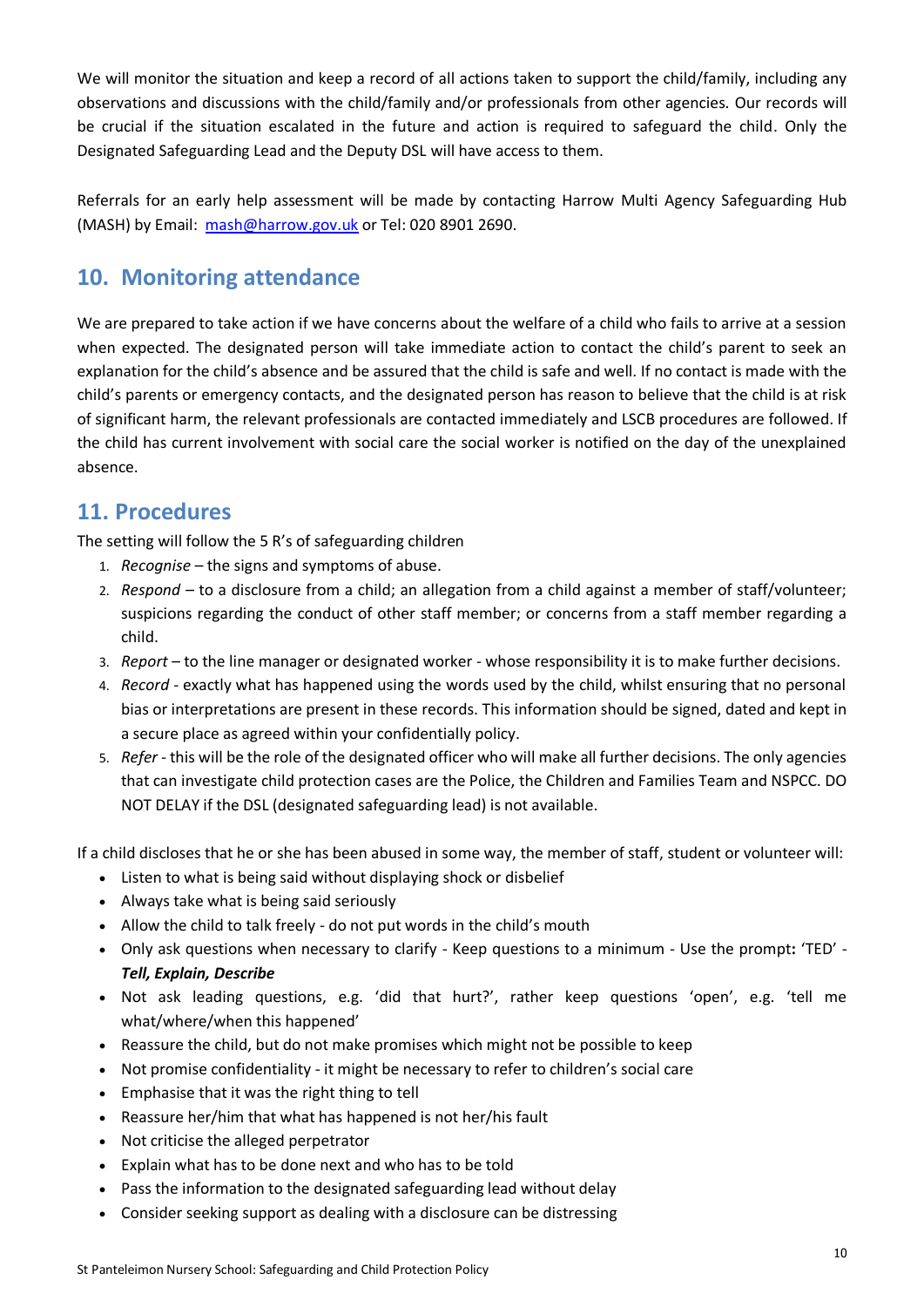- Make a record of disclosure as soon as possible after the conversation. Avoid the use of supposition, own bias and interpretation. We will ensure the words included are those used by the child.
- Not destroy the original notes, in-case they are needed by a court
- Record the date, time, place and any noticeable non-verbal behaviour and the words used by the child. Sign and date all your notes/records.
- Will use a diagram and body map to indicate the position of any injuries, but will not take photographs.
- Will operate on a need-to-know basis only and not to discuss the issue with colleagues, friends or family.

All records will be given to the Designated Safeguarding Lead (DSL) promptly. No copies will be retained by the member of staff or volunteer.

#### **a) Making a Referral**

The Designated Safeguarding Lead (DSL) will follow the procedures set out by the Harrow Safeguarding Children Board (HSCB) <http://www.harrowlscb.co.uk/> if it is believed that a child is suffering or is at risk of suffering significant harm.

In most instances the DSL will advise the child's parent/carer about the concerns and inform them of the intention to refer the matter to Multi Agency Safeguarding Hub (MASH). However, parents/carers will not be contacted if:

- There are any concern about a child at risk of sexual abuse or FGM
- It would put staff at risk
- There are immediate concerns about the safety of a child, when we will call 999 or 101.

If the Designated Safeguarding Lead (DSL) has any reason to believe that a child is subject to either physical, emotional, sexual abuse or neglect, he/she will immediately report these concerns to:

#### **Harrow Children & Family Services Children's Access Team Golden Number Tel: 020 8901 2690 Out-of-hours: 020 8424 0999**

However, if we are seriously concerned about a child's immediate safety, we will dial 999.

If we become aware that the Police have been involved with a child or family, we will contact:

#### **The MASH team, Harrow Civic Centre, Harrow, HA1 2XY, Tel: 020 8901 2690.**

We will keep records and a chronology of records of all decisions or actions agreed in discussion with Children's Social Care Services.

## **b) Managing Allegations Against Adults**

An allegation of child abuse made against a member of staff, volunteers and students or other adult in contact with children in the setting may come from a parent, another member of staff, volunteers and students or from a child's disclosure.

The person to whom an allegation is first reported will take the matter seriously and keep an open mind. S/he will not investigate or ask leading questions if seeking clarification. Confidentiality will not be promised and information will be shared on a 'need to know' basis only. An immediate written record of the allegations will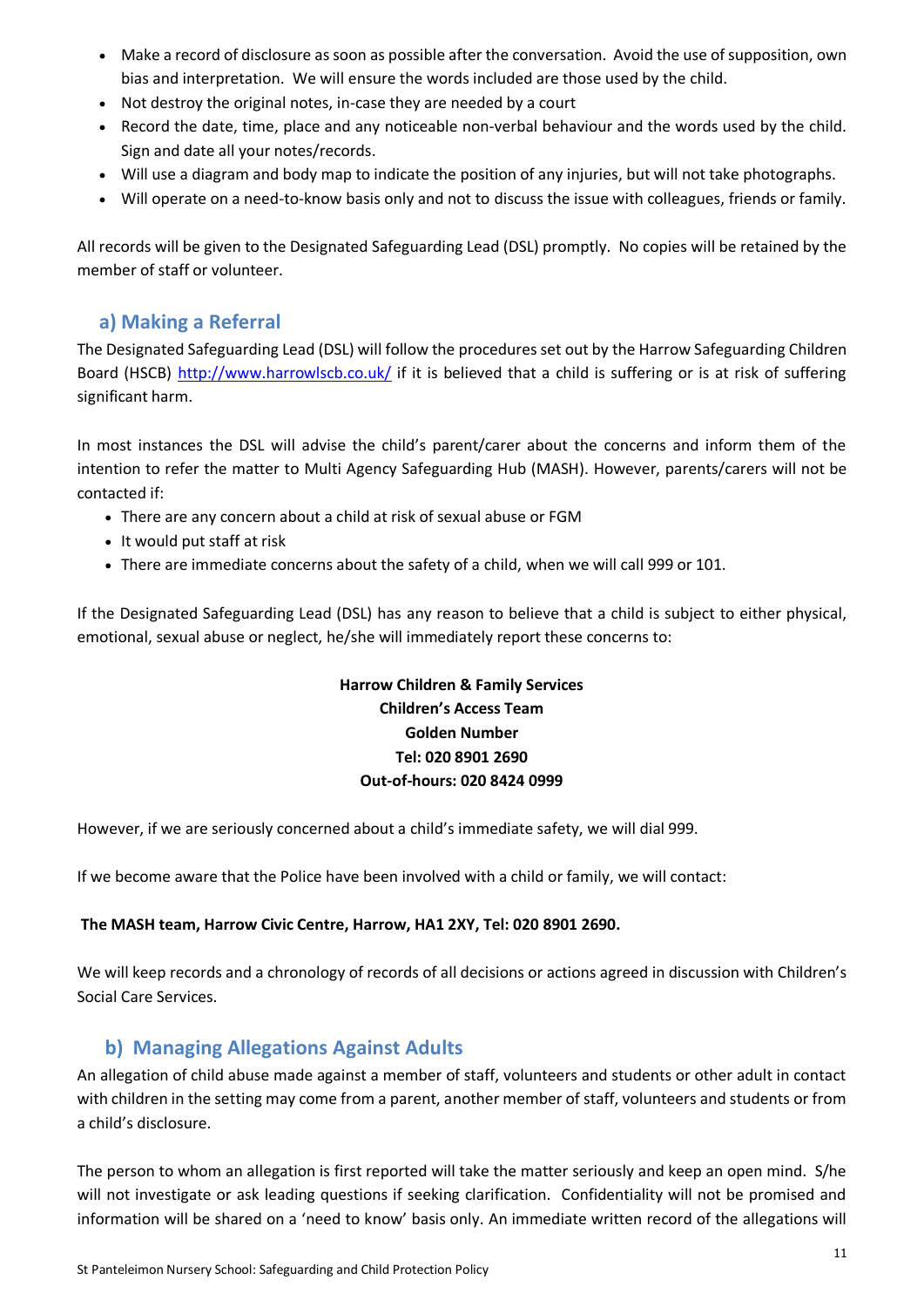be made, including time, date and place where the alleged incident took place, with brief details of what was said to have happened.

Any allegation against a member of staff, student or volunteer will be reported to the Designated Safeguarding Lead without delay, unless the DSL is the subject of the allegation - then the Deputy Designated safeguarding Lead will be informed, where a member of staff, student or volunteer may have:

- Behaved in a way that has or may have harmed a child;
- Possibly committed a criminal offence against/related to a child;
- Behaved towards a child or children in a way which indicates s/he would pose a risk of harm if they work regularly or closely with children.
- Singled out a child for 'special preferred treatment' as this may be a sign of potential grooming via regular gift giving.

In the event of an allegation concerning a member of staff, volunteer, student or other adult the Designated Safeguarding Lead will not investigate the matter but will contact The Designated Officer (DO) within 24 hours, and cooperate fully with the process and with any Police investigations.

#### **DO's name: Harrow Families Information Service Tel: 020 8901 2690**

The Designated Officer will offer advice and guidance in relation to members of staff, volunteers and students working in the same borough regardless where the child lives, including:

- How to manage talking about the concerns with the adult who may have harmed the child
- How to inform the child's parents/carers
- How the employer safeguards children throughout any investigation
- What they expect of you and other agencies involved.

The Designated Safeguarding Lead will:

- Follow the settings disciplinary procedure. Due to the serious nature of the concerns, staff, students and volunteers may be suspended until a full investigation has taken place. The setting will support and treat with respect the member of staff, volunteer or students whilst suspended.
- Await the outcome of the investigation before taking further disciplinary action.
- Ensure, if it appears from the results of the investigation that the allegations are justified, that disciplinary action will follow, taking legal advice where necessary.
- Where it seems likely that 'on balance of probabilities' abuse may have taken place, be able in law to dismiss the individual and refer them to the Disclosure and Barring Service (DBS).
- If the result of the investigation is that it was a false allegation, give the individual appropriate support.
- Inform Ofsted of any allegations of serious harm or abuse by any person living, working, or looking after children at the premises (whether the allegations relate to harm or abuse committed on the premises or elsewhere). We will also notify Ofsted of the action taken in respect of the allegation. We will telephone Ofsted on 0300 1234 666 within 24 hours of the allegation being made and to follow this up in writing no later than 14 days.

#### **C. Confidentiality**

All suspicions and investigations are kept confidential and shared only with those who need to know. Any information is shared under the guidance of the Harrow Safeguarding Children Board.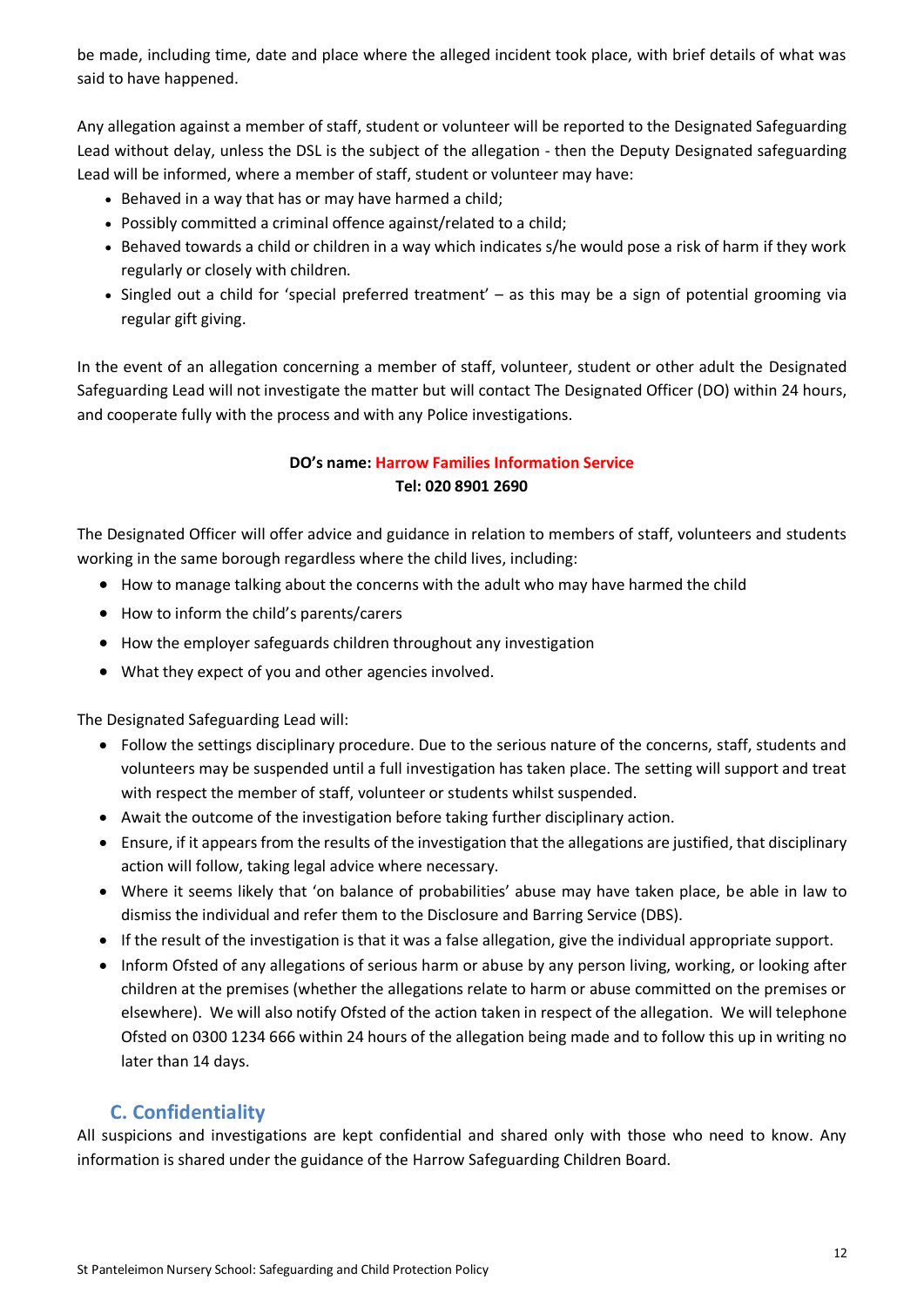# **12. Disclosure and Barring Service Referral Process**

If the setting dismisses or removes a member of staff or volunteer from working with children because they have harmed, or may have harmed, a child we will inform the DBS. If the member of staff resigns during an investigation or before they are dismissed, we willstill inform the DBS. Telling the DBS does not mean the person will be automatically barred from working with children. We are aware that knowingly employs someone who is barred is breaking the law.

## **13. Whistleblowing**

All staff and volunteers are made aware of their whistle-blowing responsibilities and will promptly report any concerns in the interests of protecting children and staff from poor practice and or unsuitable behaviour. This includes the requirement to self-disclose any personal information which may impact on their suitability to work in an education setting. All reports will be investigated and dealt with in confidence, including only those staff on a 'need to know' basis.

Any individual who has reasonable suspicion of malpractice or concerns about a child's welfare should inform the Designated Safeguarding Lead (DSL) immediately. If they do not feel this is the appropriate person they should approach Children's Social Care.

Complaints relating to the Safeguarding and Child Protection designated person/manager should be reported to Children's Social Care.

Government's Whistle-blowing report line: 0800 028 0285.

## **14. Visitors**

Procedures are in place to record the details of visitors to the setting (e.g. appointment book, visitors book, checking ID, passwords for children, security procedures)

Security steps are taken to ensure that we have control over who comes into the setting so that no unauthorised person has unsupervised access to the children.

## **15.Mobile and Personal Phones**

To protect staff, volunteers and students, children and families we will ensure:

- Phones are used appropriately; everyone has a clear understanding of what constitutes misuse and know how to minimise the risk.
- The use of a phone does not detract from the quality of supervision and care of children.
- All phone use is open to scrutiny.
- We are vigilant and alert to any potential warning signs of the misuse of phones.
- They are responsible for their own behaviour regarding the use of phones and should avoid putting themselves into compromising situations, which could be misinterpreted and lead to potential allegations.
- Regular discussions take place to ensure they are aware of the importance of reporting concerns immediately and to confirm they know who they should report them to.
- They are aware that the recording, taking and sharing of images, video and audio on any mobile phone is not permitted unless it is authorised by the manager who will make sure that it is monitored and recorded.

We will ensure the work mobile:

- Is only used by staff.
- Is protected with a password.
- Is clearly identifiable.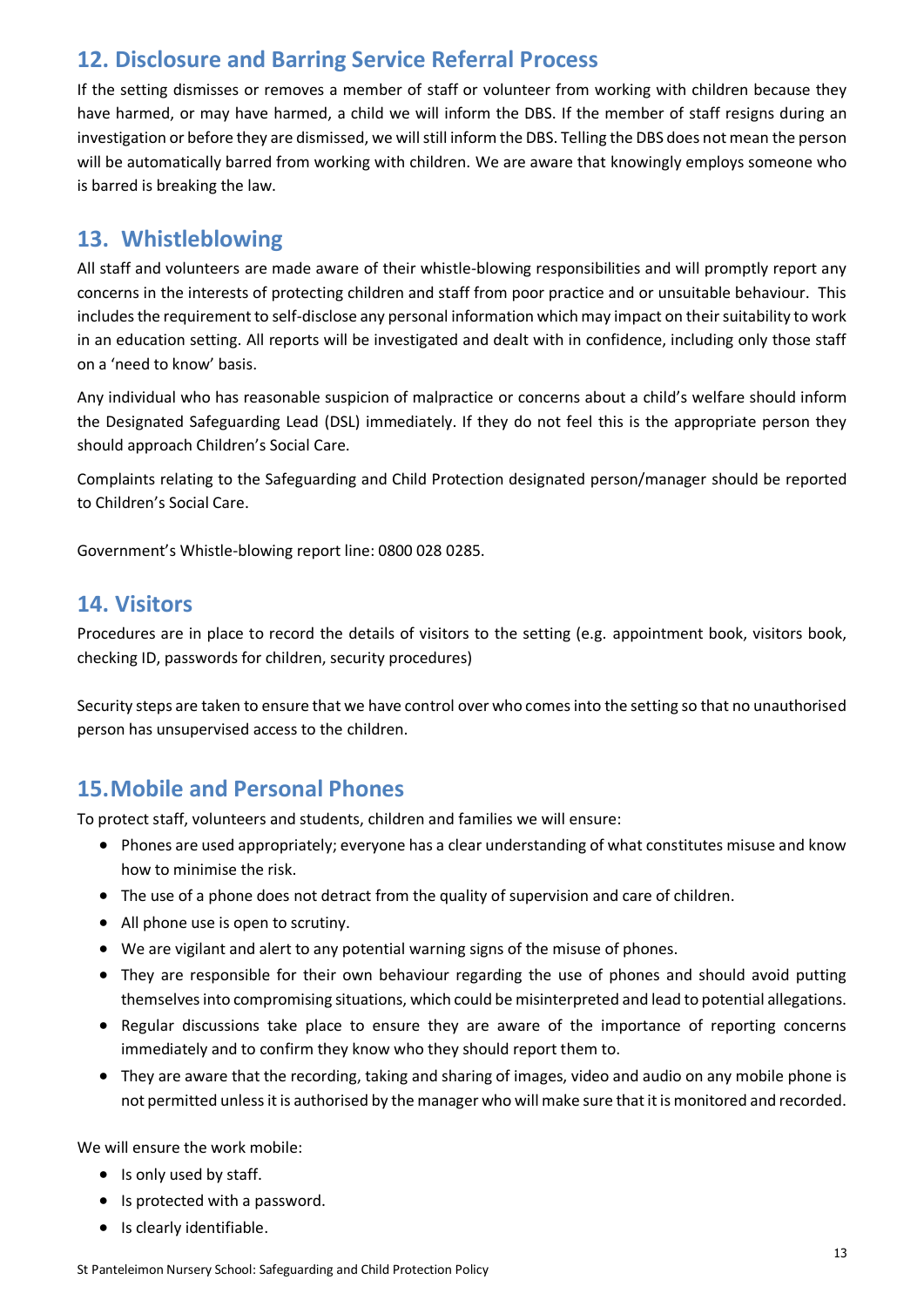- Is stored securely when not in use.
- Is not used in areas such as toilets and nappy changing areas.
- It can be used only by the manager, deputy for taking photographs and images.
- Is not to be used for personal calls or texts except in the event of an emergency (or logged by the manager if agreed).

We will ensure that personal mobiles:

- Are stored securely in the office (in plastic folder wallets) and will be switched off or on silent whilst in the setting.
- Are the users responsibility and no liability for loss or damage will be accepted by the management.
- Will not be used to take photographs, video or audio recordings in our setting.
- Are not used to contact parents or children except in the event of an emergency.
- Are used in staff break times only and calls are made outside nursery.
- Remain the responsibility of the individual member of staff, volunteers and students who should make sure that their mobile phone is security marked, password protected and insured.
- No liability for loss or damage will be accepted by the setting.

We will ensure parents and visitors with mobile phones:

- Are aware of the settings no mobile phones policy, via signs in the reception area, newsletters and verbal reminders.
- Are politely reminded of the settings no mobile phone policy and asked to make mobile phone calls outside the setting, giving the reasons why.

## **16. Cameras**

The vast majority of people who take or view photographs or videos of children do so for entirely innocent, understandable and acceptable reasons. However, due to cases of abuse to children through taking or using images, we must ensure that we have safeguards in place.

To protect children we will ensure:

- We have obtained parents' consent for photographs to be taken or published (for example, on our website).
- The child's first name is used with an image only.
- Children are appropriately dressed.
- Designated cameras only are used in the setting and they are stored securely in the office.
- Images taken on the designated cameras will not be emailed as it may not be secure.
- Personal cameras are not used to take photographs, video or audio recordings, for example, for a special event, such as Diwali, without prior explicit written consent from the setting.
- All images are stored securely and password protected.
- The setting is registered with the Information Commissioners Office (ICO), in accordance with data protection and GDPR laws.
- That where professional photographers are used DBS's, references and parental consent will be obtained prior to photographs being taken.
- Cameras are closely monitored by the manager and deputy and open to scrutiny.
- Cameras are not used in areas such as toilets, changing rooms, and nappy changing areas.
- Uploading and printing photos takes place on the nursery computer and printer.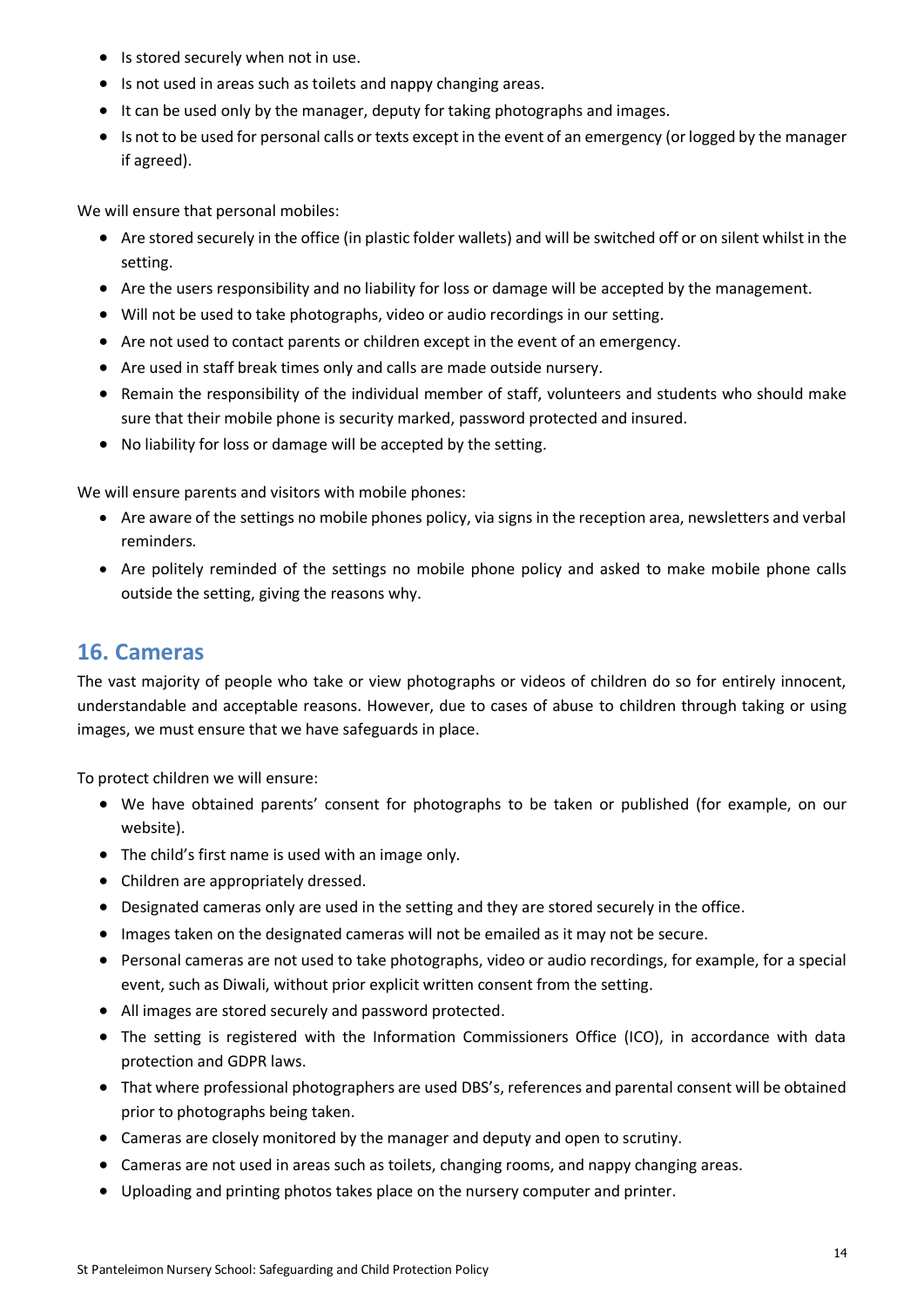We will ensure parents and visitors with cameras:

- Are aware of the settings camera policy, via signs in the reception area, newsletters and verbal reminders.
- Are politely reminded of the settings camera policy and asked to not take photos in the setting, giving the reasons why.

## **17. The Prevent Duty and Promoting British Values**

From 1st July 2015 all schools, registered early years childcare providers and registered later years childcare providers are subject to a duty under section 26 of the Counter-Terrorism and Security Act 2015, in the exercise of their functions, to have 'due regard to the need to prevent people from being drawn into terrorism'. This duty is known as the Prevent Duty.

To ensure that we adhere to and achieve the Prevent Duty we will;

- Provide appropriate training for staff to ensure staff are able to identify children who may be at risk of radicalisation.
- Build the children's resilience to radicalisation by promoting Fundamental British Values and enabling them to challenge extremist views.
- Assess the risk, by means of a formal risk assessment, of children being drawn into terrorism, including support for extremist ideas that are part of terrorist ideology.
- Ensure that our staff understand the risks so that they can respond in an appropriate and proportionate way.
- Be aware of the online risk of radicalisation through the use of social media and the internet.
- Be alert to changes in children's behaviour which could indicate that they may be in need of help or protection.
- Use the Key Person approach to get to know our children well and so we will notice any changes in behaviour, demeanour or personality quickly.
- Not carry out unnecessary intrusion into family life but we will take action when we observe behaviour of concern.
- Work in partnership with HSCB for guidance and support.
- Build up an effective engagement with parents/carers and families.
- Assist and advise families who raise concerns with us.
- Ensure that our DSL attends Prevent awareness so that they can offer advice and support to other members of staff.
- We will report any concerns to The Harrow Golden Number, Tel: 020 8901 2690 and make a referral to the Channel programme, when appropriate.

## **18.General Data Protection Regulation (GDPR)**

The data protection officer is: Malcolm Caborn

We ensure that:

- When we collect any data we will tell people exactly how you are going to use it, who might you share it with, how long you will keep it as well as information on consent and complaint.
- That individuals are able to access and have their data deleted.
- Obtain consent for processing data.
- Written data agreements are in place for anybody we process data for.
- We notify the Information Commissioner's Office (ICO) of any data breaches within 72 hours of becoming aware of the breach.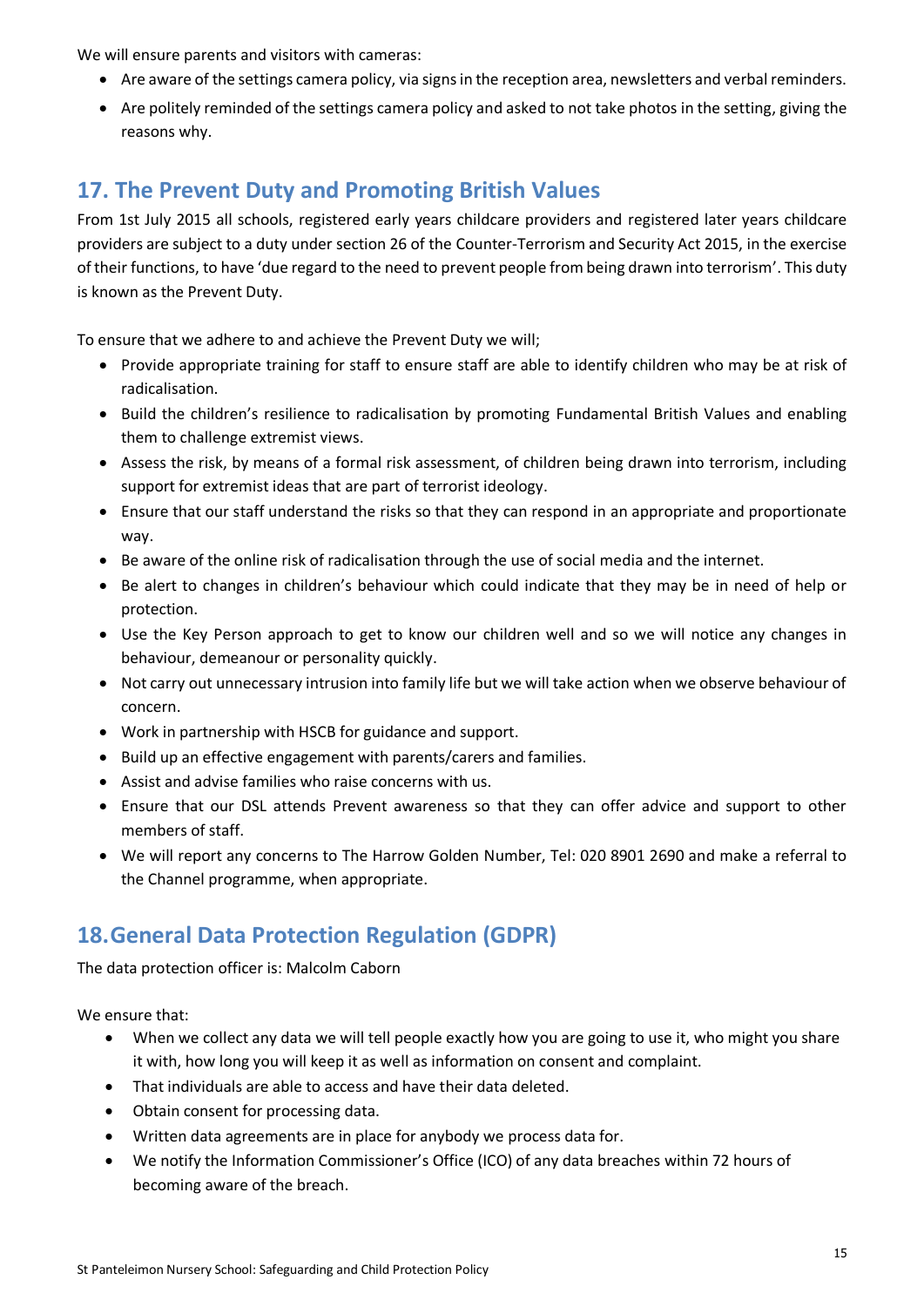# **19. Key contacts**

| Harrow Children's Social Care & Multi-agency                            | 'Golden Number': 020 8901 2690                                                             |
|-------------------------------------------------------------------------|--------------------------------------------------------------------------------------------|
| <b>Safeguarding Hub (MASH)</b>                                          | Emergency Duty Team :weekends, Bank holidays and                                           |
|                                                                         | between 5pm-9am during the week: 020 8424 0999                                             |
|                                                                         |                                                                                            |
| <b>Police</b>                                                           | 101 or for immediate emergency: 999                                                        |
|                                                                         |                                                                                            |
| <b>FGM - Mandatory reporting</b>                                        | Police on 101                                                                              |
|                                                                         |                                                                                            |
|                                                                         | https://www.gov.uk/government/uploads/system/uploads                                       |
|                                                                         | /attachment data/file/573782/FGM Mandatory Reportin                                        |
|                                                                         | g - procedural information nov16 FINAL.pdf                                                 |
|                                                                         |                                                                                            |
| <b>Authority</b><br><b>Officer</b><br>Local<br><b>Designated</b><br>for | Initial referrals via MASH/Golden Number above.                                            |
| <b>Allegations against staff (LADO)</b>                                 | Ongoing cases: 020 8736 6435                                                               |
|                                                                         |                                                                                            |
| Children and Young People with Disabilities 0-                          | 020 8966 6481                                                                              |
| 25 years                                                                |                                                                                            |
|                                                                         |                                                                                            |
| Local multi-agency procedures, guidance and                             | www.harrowlscb.co.uk                                                                       |
| <b>Training: Harrow Safeguarding Children Board</b>                     |                                                                                            |
|                                                                         |                                                                                            |
| <b>NSPCC</b>                                                            | 0800 800 5000                                                                              |
|                                                                         |                                                                                            |
| <b>Childline</b>                                                        | 0800 1111                                                                                  |
|                                                                         |                                                                                            |
| Government's Whistle-blowing Service via                                | 0800 028 0285                                                                              |
| <b>NSPCC Report Line</b>                                                |                                                                                            |
|                                                                         |                                                                                            |
| <b>Ofsted</b>                                                           | Ofsted                                                                                     |
|                                                                         | Piccadilly Gate, Store Street, Manchester. M1 2WD                                          |
|                                                                         | Helpline: 0300 123 1231                                                                    |
|                                                                         | To report an allegation against a member of staff,<br>volunteers and students or volunteer |
|                                                                         | Tel: 0300 1234 666                                                                         |
|                                                                         |                                                                                            |
| <b>EYCS Workforce Development Advisor</b>                               | Harrow Early Years                                                                         |
|                                                                         | Tel: 07747 116940                                                                          |
| <b>Information Commissioners Office</b>                                 | Tel: 01625 545740                                                                          |
|                                                                         | www.ico.gov.uk                                                                             |
|                                                                         |                                                                                            |
| <b>Public Concern at Work (PCaW Whistleblowing</b>                      | Tel: 0207404 6609                                                                          |
| charity)                                                                | helpline@pcaw.co.uk                                                                        |
|                                                                         |                                                                                            |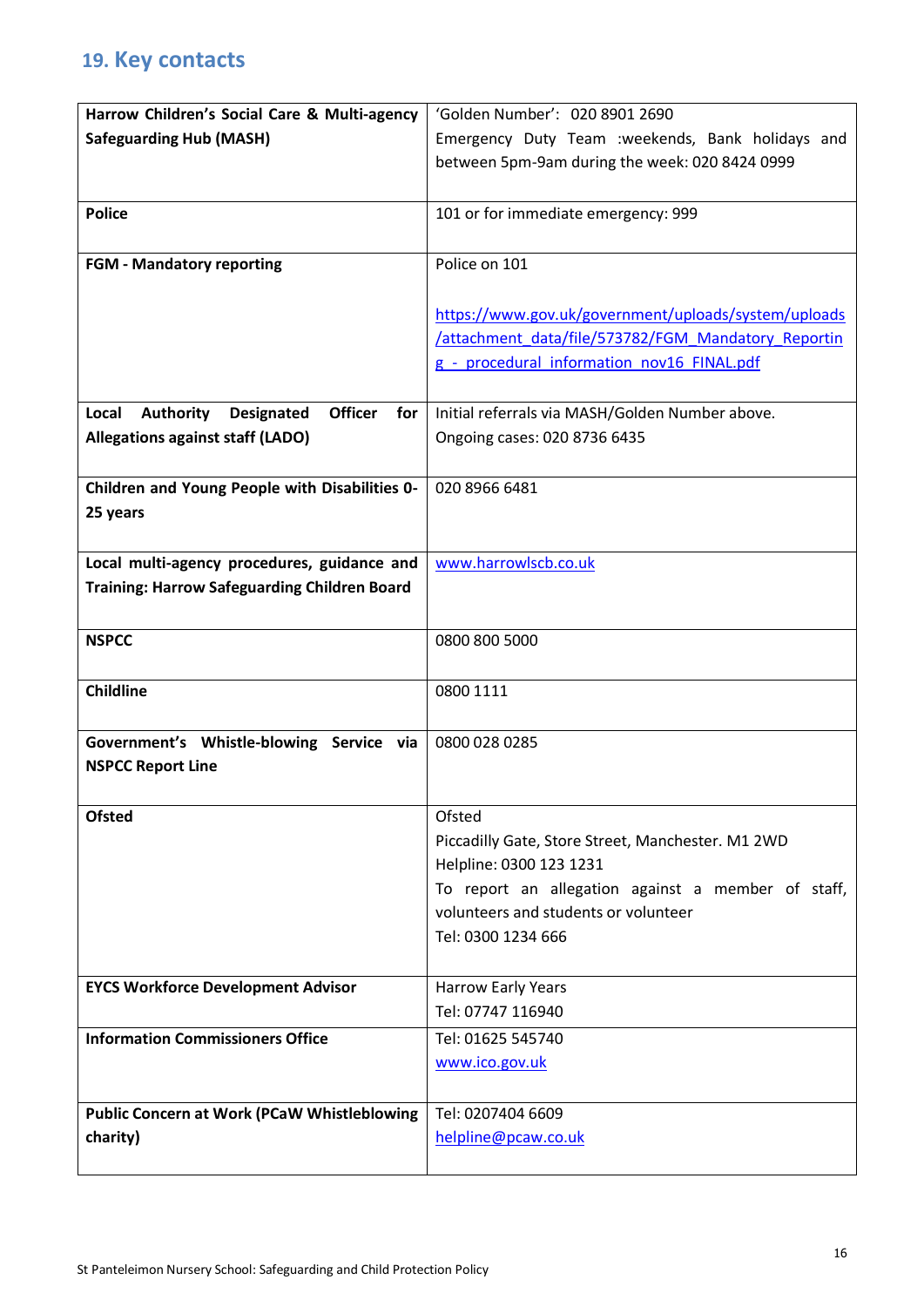# **20. Safeguarding Legislation, and Guidance**

We follow the following legislation and guidance:

- The Children Act 1989
- Children Act 2004 and 2006
- Children and Families Act 2014
- Convention on the Rights of the Child, UNICEF 1989
- The Human Rights Act 2000
- Data Protection Act 1998
- Freedom of Information Act 2000
- Equality Act 2010
- Safeguarding and Vulnerable Groups Act 2006
- General Data Protection Regulation (GDPR) 2018

| The Statutory Framework for the Early Years   | https://assets.publishing.service.gov.uk/government |
|-----------------------------------------------|-----------------------------------------------------|
| <b>Foundation Stage 2021</b>                  | /uploads/system/uploads/attachment_data/file/974    |
|                                               |                                                     |
|                                               | 907/EYFS framework - March 2021.pdf                 |
|                                               |                                                     |
| Working Together to Safeguard Children        | https://assets.publishing.service.gov.uk/government |
| 2018                                          | /uploads/system/uploads/attachment data/file/779    |
|                                               | 401/Working Together to Safeguard-Children.pdf      |
|                                               |                                                     |
|                                               |                                                     |
| What to do if you're worried a child is being | https://www.gov.uk/government/publications/what-    |
| abused: Advice for practitioners March 2015   | to-do-if-youre-worried-a-child-is-being-abused--2   |
|                                               |                                                     |
| Inspecting Safeguarding in Early Years,       | https://www.gov.uk/government/publications/inspe    |
| Education and Skills Settings, September      | cting-safeguarding-in-early-years-education-and-    |
| 2019                                          | skills                                              |
|                                               |                                                     |
| Keeping Children Safe in Education, 2019      | https://www.gov.uk/government/publications/keepi    |
|                                               | ng-children-safe-in-education--2                    |
| <b>Disclosure and Barring Service</b>         | https://www.gov.uk/government/organisations/discl   |
|                                               | osure-and-barring-service                           |
|                                               |                                                     |
|                                               |                                                     |
|                                               | https://www.gov.uk/dbs-update-service               |
|                                               |                                                     |
| <b>Ofsted</b>                                 | www.ofsted.gov.uk                                   |
|                                               |                                                     |
| <b>Prevent Duty Guidance</b>                  | www.gov.uk/government/publications/prevent-         |
|                                               | duty-guidance                                       |
|                                               |                                                     |
|                                               | https://www.harrowscb.co.uk/parents-                |
|                                               |                                                     |
|                                               | carers/prevent-radicalisation/                      |
|                                               | https://www.gov.uk/government/publications/chan     |
|                                               | nel-guidance                                        |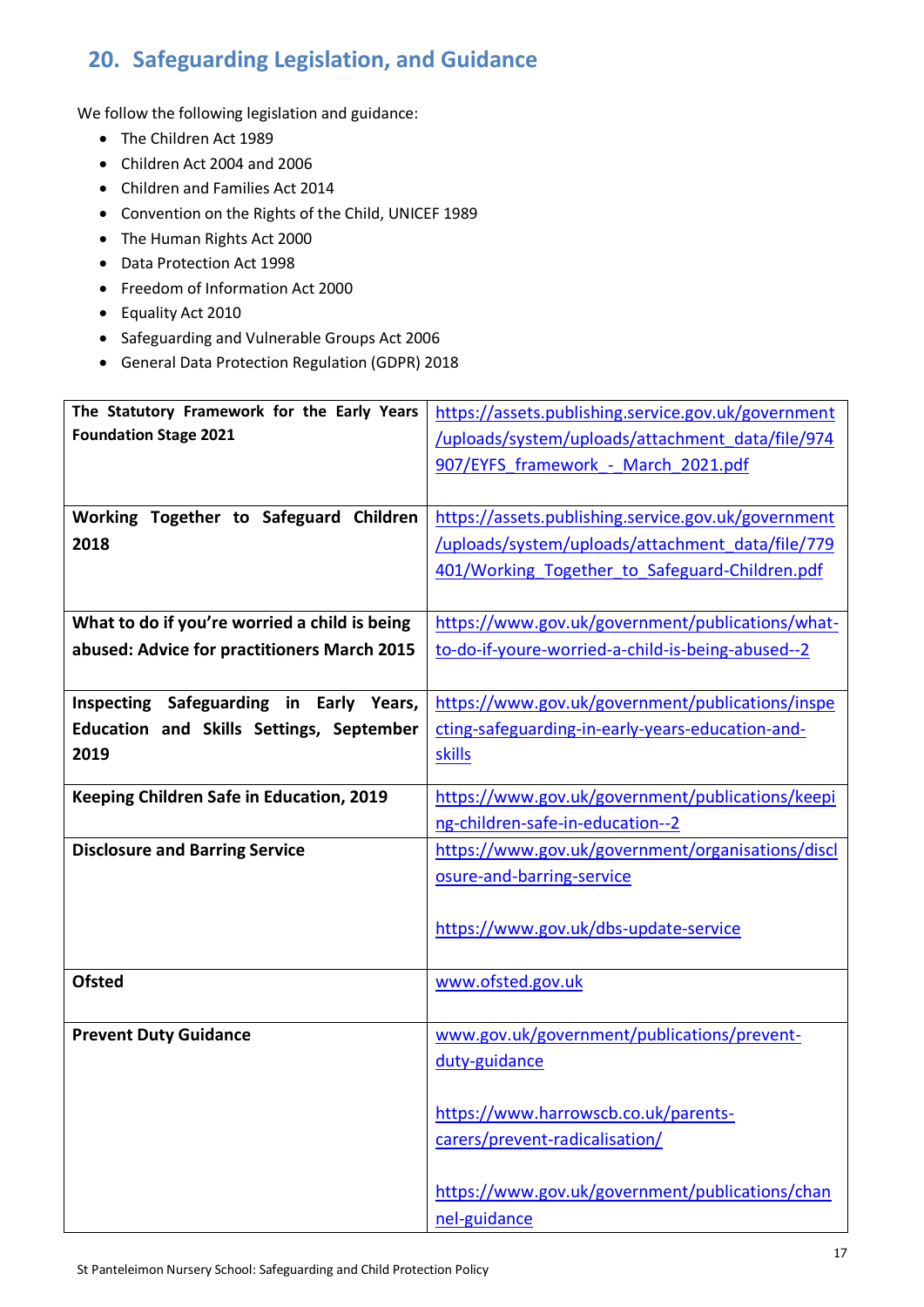| The National Society for the Prevention of     | www.nspcc.org.uk                                  |
|------------------------------------------------|---------------------------------------------------|
| <b>Cruelty to Children (NSPCC)</b>             |                                                   |
|                                                |                                                   |
| <b>ChildLine</b>                               | www.childline.org.uk                              |
|                                                |                                                   |
| <b>Safe Network</b>                            | www.safenetwork.org.uk                            |
|                                                |                                                   |
| Multi-agency statutory guidance on Female      | https://www.gov.uk/government/publications/multi  |
| <b>Genital Mutilation (2018)</b>               | -agency-statutory-guidance-on-female-genital-     |
|                                                | mutilation                                        |
|                                                |                                                   |
| <b>Online E-Safety</b>                         | http://ceop.police.uk/About-Us/                   |
|                                                |                                                   |
|                                                | https://www.gov.uk/government/publications/child- |
|                                                | sexual-exploitation-definition-and-guide-for-     |
|                                                | practitioners                                     |
|                                                |                                                   |
|                                                | www.thinkuknow.co.uk                              |
|                                                |                                                   |
|                                                | http://www.harrowlscb.co.uk/children-young-       |
|                                                | people/e-safety/                                  |
|                                                |                                                   |
| Information Sharing - Advice for Practitioners | https://www.gov.uk/government/publications/safeg  |
| providing Safeguarding Services to Children,   | uarding-practitioners-information-sharing-advice  |
| Young People, Parents and Carers (2018)        |                                                   |
|                                                |                                                   |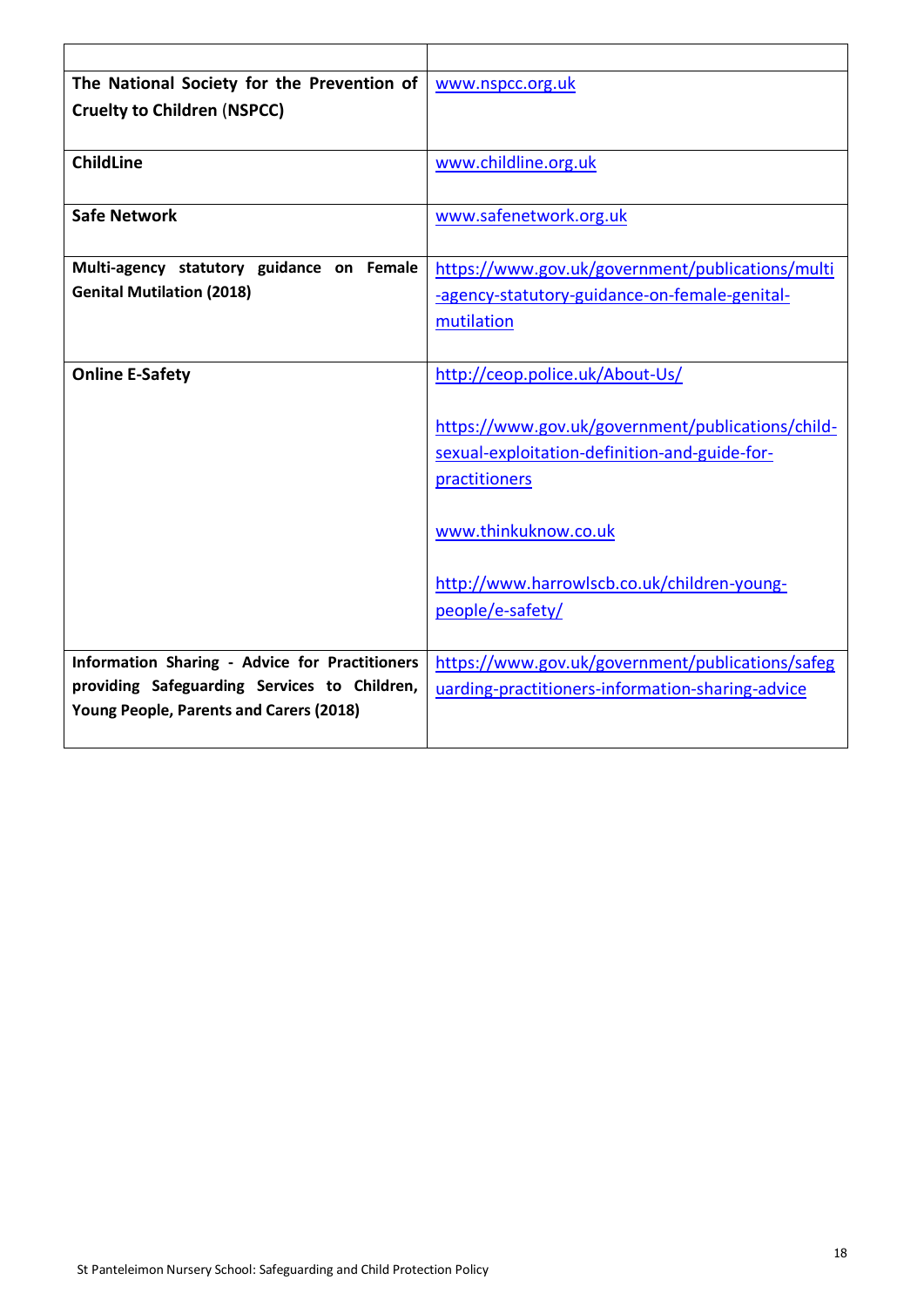## **Annex 1: Safeguarding During Coronavirus (COVID\_19)**

Saint Panteleimon Nursery School recognises the continued importance of all staff members and volunteers acting immediately upon any safeguarding concerns they may have. We also recognise the importance of continuing to work well with and support children's social workers.

We undertake to follow all and any updated advice received from local authorities regarding children with education, health and care (EHC) plans, the local authority designated officer and children's social care, reporting mechanisms, referral thresholds and children in need.

#### What staff and volunteers should do if they have any concerns about a child

The setting will follow the 5 R's of safeguarding children

- 6. *Recognise –* the signs and symptoms of abuse.
- 7. *Respond –* to a disclosure from a child; an allegation from a child against a member of staff/volunteer; suspicions regarding the conduct of other staff member; or concerns from a staff member regarding a child.
- 8. *Report –* to the line manager or designated worker whose responsibility it is to make further decisions.
- 9. *Record -* exactly what has happened using the words used by the child, whilst ensuring that no personal bias or interpretations are present in these records. This information should be signed, dated and kept in a secure place as agreed within your confidentially policy.
- 10. *Refer -* this will be the role of the designated officer who will make all further decisions. The only agencies that can investigate child protection cases are the Police, the Children and Families Team and NSPCC. DO NOT DELAY if the DSL (designated safeguarding lead) is not available.

If a child discloses that he or she has been abused in some way, the member of staff, student or volunteer will:

- Listen to what is being said without displaying shock or disbelief
- Always take what is being said seriously
- Allow the child to talk freely do not put words in the child's mouth
- Only ask questions when necessary to clarify Keep questions to a minimum Use the prompt**:** 'TED' *Tell, Explain, Describe*
- Not ask leading questions, e.g. 'did that hurt?', rather keep questions 'open', e.g. 'tell me what/where/when this happened'
- Reassure the child, but do not make promises which might not be possible to keep
- Not promise confidentiality it might be necessary to refer to children's social care
- Emphasise that it was the right thing to tell
- Reassure her/him that what has happened is not her/his fault
- Not criticise the alleged perpetrator
- Explain what has to be done next and who has to be told
- Pass the information to the designated safeguarding lead without delay
- Consider seeking support as dealing with a disclosure can be distressing
- Make a record of disclosure as soon as possible after the conversation. Avoid the use of supposition, own bias and interpretation. We will ensure the words included are those used by the child.
- Not destroy the original notes, in-case they are needed by a court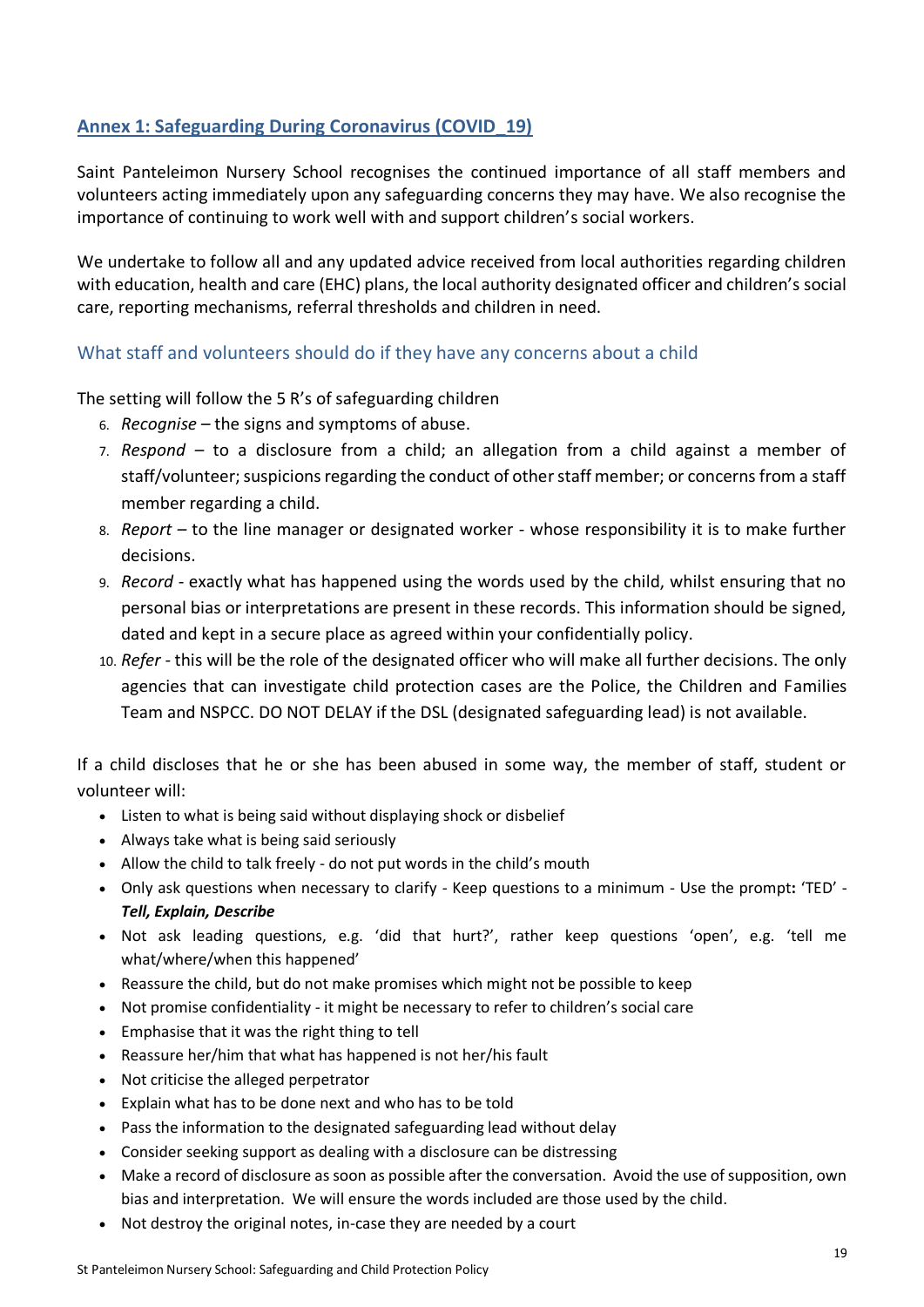- Record the date, time, place and any noticeable non-verbal behaviour and the words used by the child. Sign and date all your notes/records.
- Will use a diagram and body map to indicate the position of any injuries, but will not take photographs.
- Will operate on a need-to-know basis only and not to discuss the issue with colleagues, friends or family.

All records will be given to the Designated Safeguarding Lead (DSL) promptly. No copies will be retained by the member of staff or volunteer.

#### Designated Safeguarding Lead (DSL) Arrangements

In the event of the incapacitation or unavailability of all the nursery's available Designated Safeguarding Lead (DSL), Saint Panteleimon Nursery School undertakes to ensure all staff members are aware of any change in the identity of the primary DSL. In the event of the incapacitation of all the nursery school's available DSLs, Saint Panteleimon Nursery School will seek an emergency DSL from an external source.

## What if staff/volunteers have concerns about a staff member/volunteer?

An allegation of child abuse made against a member of staff, volunteers and students or other adult in contact with children in the setting may come from a parent, another member of staff, volunteers and students or from a child's disclosure.

The person to whom an allegation is first reported will take the matter seriously and keep an open mind. S/he will not investigate or ask leading questions if seeking clarification. Confidentiality will not be promised and information will be shared on a 'need to know' basis only. An immediate written record of the allegations will be made, including time, date and place where the alleged incident took place, with brief details of what was said to have happened.

Any allegation against a member of staff, student or volunteer will be reported to the Designated Safeguarding Lead without delay, unless the DSL is the subject of the allegation - then the Deputy Designated safeguarding Lead will be informed, where a member of staff, student or volunteer may have:

- Behaved in a way that has or may have harmed a child;
- Possibly committed a criminal offence against/related to a child;
- Behaved towards a child or children in a way which indicates s/he would pose a risk of harm if they work regularly or closely with children.
- Singled out a child for 'special preferred treatment' as this may be a sign of potential grooming via regular gift giving.

In the event of an allegation concerning a member of staff, volunteer, student or other adult the Designated Safeguarding Lead will not investigate the matter but will contact The Designated Officer (DO) within 24 hours, and cooperate fully with the process and with any Police investigations.

#### **DO's name: Harrow Families Information Service Tel: 020 8901 2690**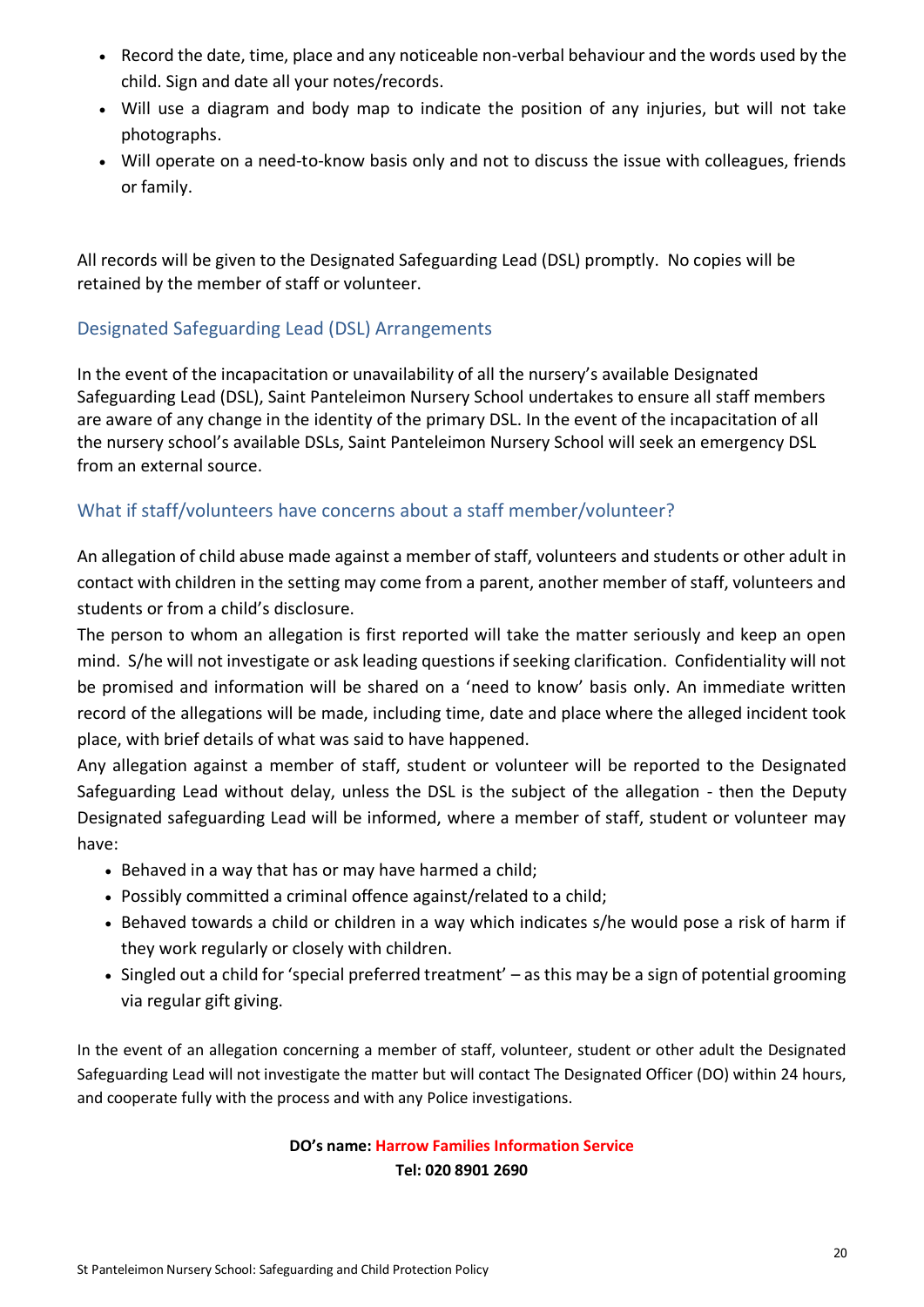The Designated Officer will offer advice and guidance in relation to members of staff, volunteers and students working in the same borough regardless where the child lives, including:

- How to manage talking about the concerns with the adult who may have harmed the child
- How to inform the child's parents/carers
- How the employer safeguards children throughout any investigation
- What they expect of you and other agencies involved.

The Designated Safeguarding Lead will:

- Follow the settings disciplinary procedure. Due to the serious nature of the concerns, staff, students and volunteers may be suspended until a full investigation has taken place. The setting will support and treat with respect the member of staff, volunteer or students whilst suspended.
- Await the outcome of the investigation before taking further disciplinary action.
- Ensure, if it appears from the results of the investigation that the allegations are justified, that disciplinary action will follow, taking legal advice where necessary.
- Where it seems likely that 'on balance of probabilities' abuse may have taken place, be able in law to dismiss the individual and refer them to the Disclosure and Barring Service (DBS).
- If the result of the investigation is that it was a false allegation, give the individual appropriate support.

Inform Ofsted of any allegations of serious harm or abuse by any person living, working, or looking after children at the premises (whether the allegations relate to harm or abuse committed on the premises or elsewhere). We will also notify Ofsted of the action taken in respect of the allegation. We will telephone Ofsted on 0300 1234 666 within 24 hours of the allegation being made and to follow this up in writing no later than 14 days.

Arrangements for children for whom staff/volunteers are concerned for but do not meet the 'vulnerable' definition

We are committed to supporting all children who attend the nursery school and to protecting their mental and physical wellbeing. We shall follow the current procedure of completing an Early Health and Care Assessment (EHC) and follow existing concurrent procedures.

#### What arrangements are in place to keep children not physically attending the setting safe, especially online and how are concerns about these children progressed?

Saint Panteleimon Nursery School urges all parents to remain vigilant regarding the safety of their children, online or otherwise. If a child is in immediate danger, parents should always call 999.

For help and support, parents should visit: https://www.nspcc.org.uk/keeping-childrensafe/coronavirus-advice-suppport-children-families-parents/

If parents have a concern about the online safety of their children, advice from CEOP, the child cyber protection unit of the National Crime Agency, can be found here: https://www.thinkuknow.co.uk/professionals/our-views/online-safety-and-safeguarding-duringcovid-19/

What are the safeguarding systems that work across more than one setting should settings merge?

We will ensure robust and efficient safeguarding systems are in place should this unlikely situation occur.